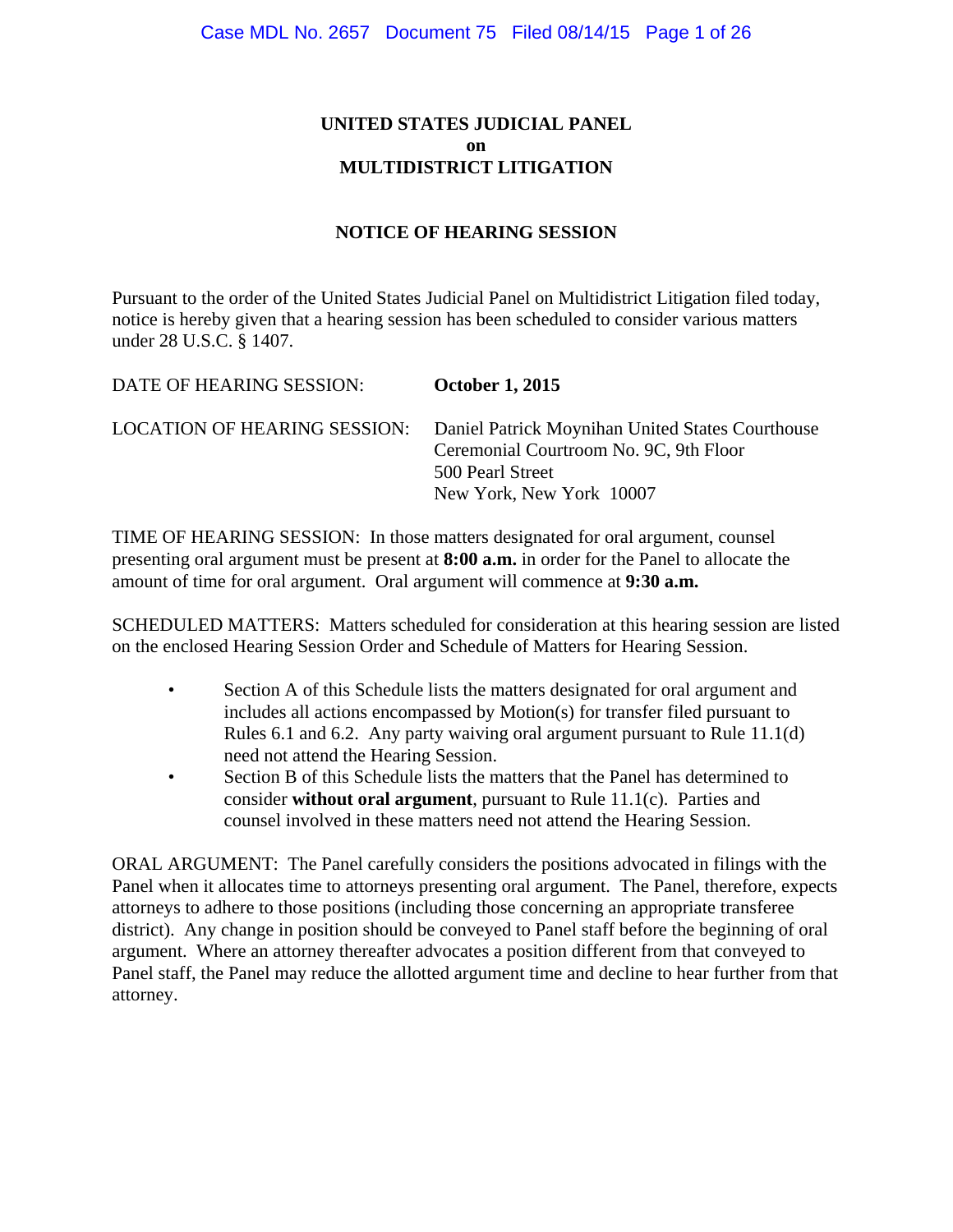- 2 -

For those matters listed on Section A of the Schedule, the "Notice of Presentation or Waiver of Oral Argument" must be filed in this office no later than **September 14, 2015.** The procedures governing Panel oral argument (Panel Rule 11.1) are attached. The Panel strictly adheres to these procedures.

FOR THE PANEL:

Jeffery N. Lüthi

Clerk of the Panel

cc: Clerk, United States District for the Southern District of New York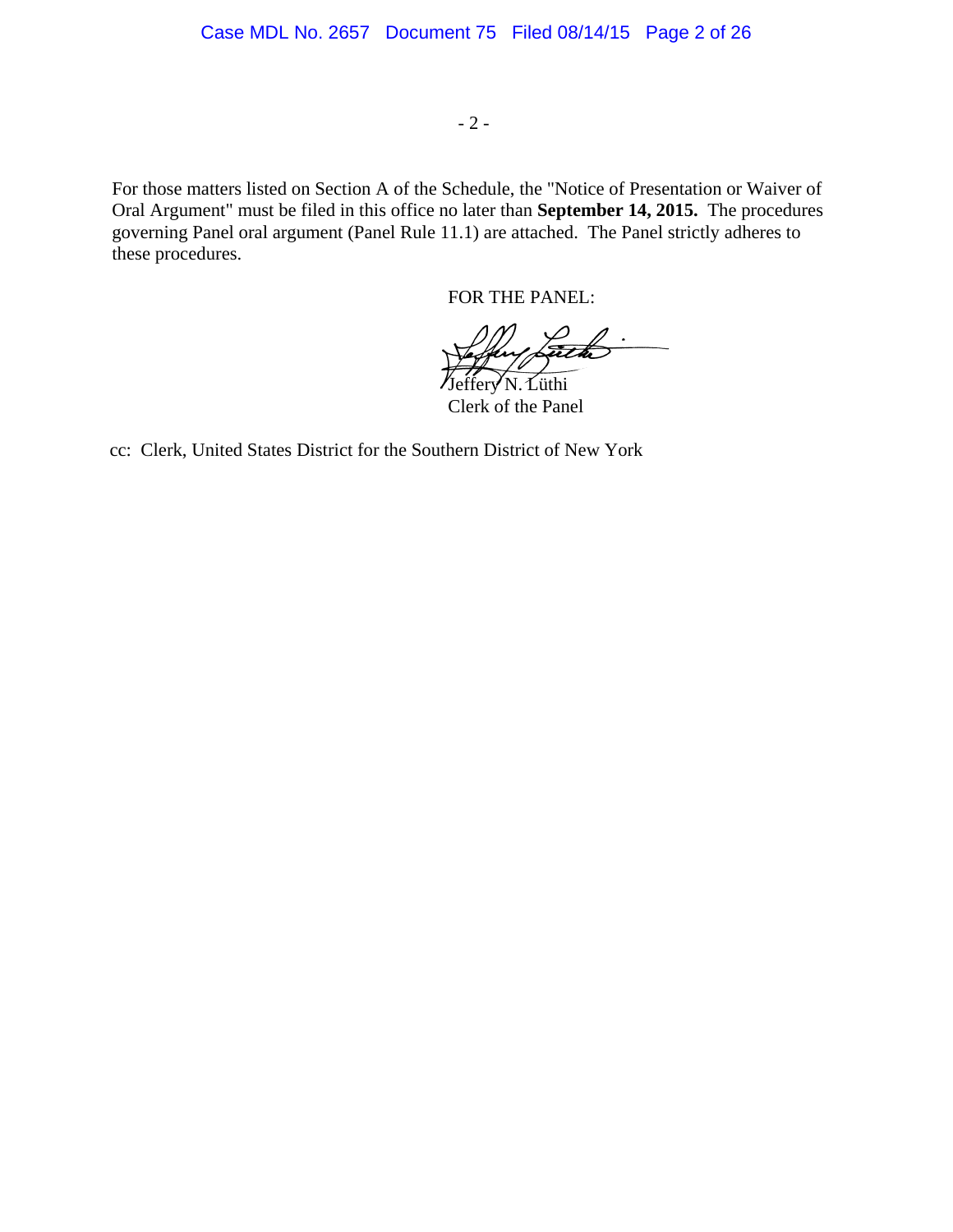### **UNITED STATES JUDICIAL PANEL on MULTIDISTRICT LITIGATION**

#### **HEARING SESSION ORDER**

The Panel issues the following orders in connection with its next hearing session,

IT IS ORDERED that on October 1, 2015, the Panel will convene a hearing session in New York, New York, to consider the matters on the attached Schedule under 28 U.S.C. § 1407.

IT IS FURTHER ORDERED that the Panel may, on its own initiative, consider transfer of any or all of the actions in those matters to any district or districts.

IT IS FURTHER ORDERED that the Panel will hear oral argument on the matters listed on Section A of the attached Schedule, unless the parties waive oral argument or unless the Panel later decides to dispense with oral argument pursuant to Panel Rule 11.1(c).

IT IS FURTHER ORDERED that the Panel will consider without oral argument the matters listed on Section B of the attached Schedule pursuant to Panel Rule 11.1(c). The Panel reserves the prerogative, on any basis including submissions of parties pursuant to Panel Rule 11.1(c), to designate any of those matters for oral argument.

IT IS FURTHER ORDERED that the Clerk of the Judicial Panel on Multidistrict Litigation shall direct notice of this hearing session to counsel for all parties involved in the matters on the attached Schedule.

PANEL ON MULTIDISTRICT LITIGATION

 $\forall$ ura vanne

 Sarah S. Vance Chair

Marjorie O. Rendell Charles R. Breyer R. David Proctor Catherine D. Perry

Lewis A. Kaplan Ellen Segal Huvelle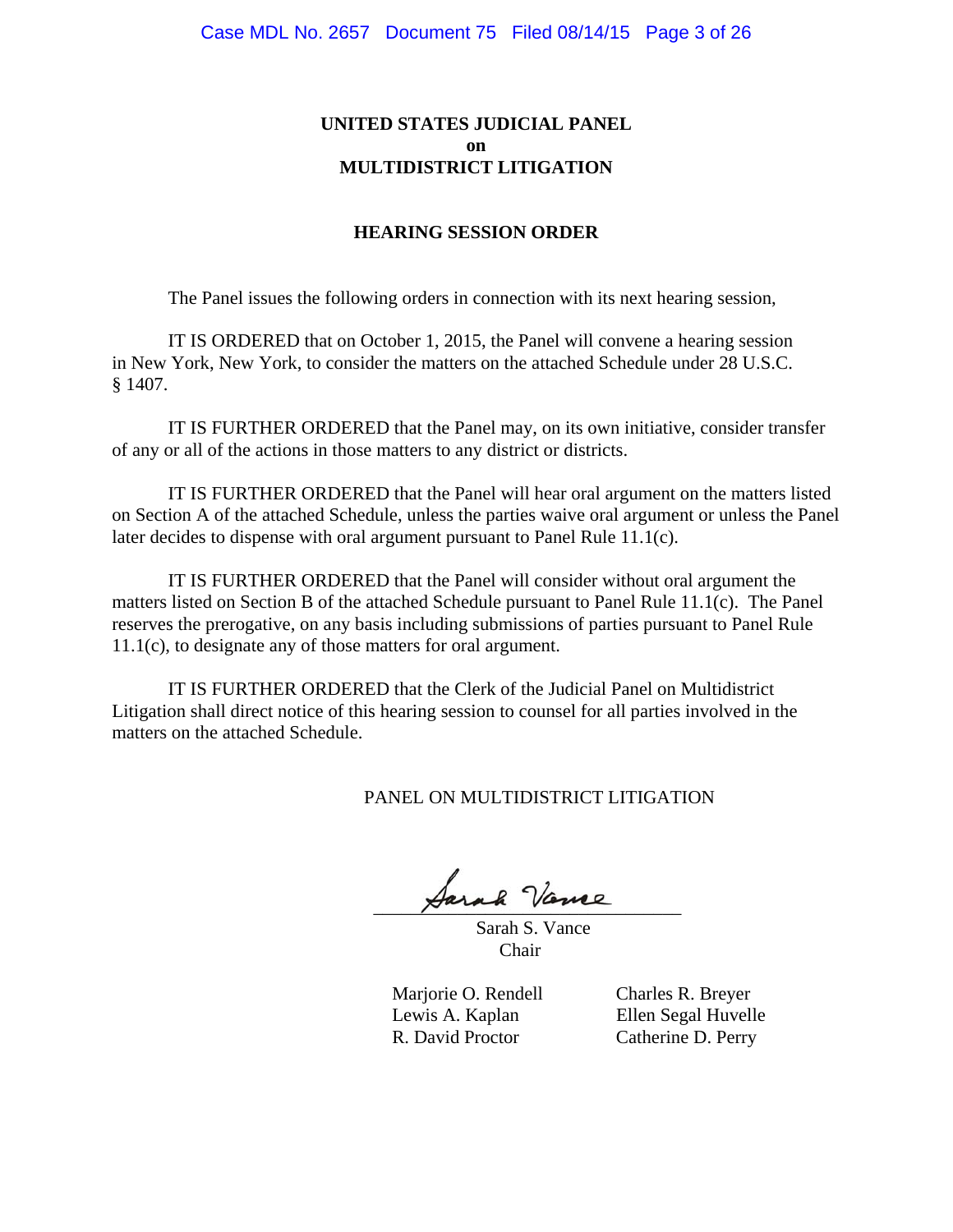#### SCHEDULE OF MATTERS FOR HEARING SESSION October 1, 2015 -- New York, New York

#### **SECTION A MATTERS DESIGNATED FOR ORAL ARGUMENT**

(This schedule contains only those civil actions listed in the Schedule(s) of Actions submitted with the docketed motion(s) for transfer. See Panel Rules 6.1 and 6.2. In the event these dockets are centralized, other actions of which the Panel has been informed may be subject to transfer pursuant to Panel Rule 7.1.)

#### MDL No. 2643 ! **IN RE: MOHAMMED AHMED HASSAN ABDALLAH OMRAN LITIGATION**

Motion, as amended, of plaintiff Mohammed Ahmed Hassan Abdallah Omran to transfer the following actions to the United States District Court for the District of Massachusetts:

#### District of Massachusetts

#### OMRAN v. UNITED STATES OF AMERICA, ET AL., C.A. No. 1:14-13881

#### District of New Hampshire

#### OMRAN v. BLEEZARDE, ET AL., C.A. No. 1:15-00190

### MDL No. 2649 ! **IN RE: HSBC TELEPHONE CONVERSATION RECORDING LITIGATION**

Motion of plaintiffs Stefan O. Lindgren and Terry J. Fanning, et al., to transfer the following actions to the United States District Court for the Central District of California:

Central District of California

 LINDGREN v. HSBC CARD & RETAIL SERVICES, INC., ET AL., C.A. No.  $2:14-05615$  FANNING, ET AL. v. HSBC CARD SERVICES, INC., ET AL., C.A. No. 8:12-00885 FANNING, ET AL. v. HSBS CARD SERVICES, INC., ET AL., C.A. No.  $8:14-01300$ 

Southern District of California

MEDEIROS, ET AL. v. HSBC CARD & RETAIL SERVICES, INC., C.A. No.  $3:14-01786$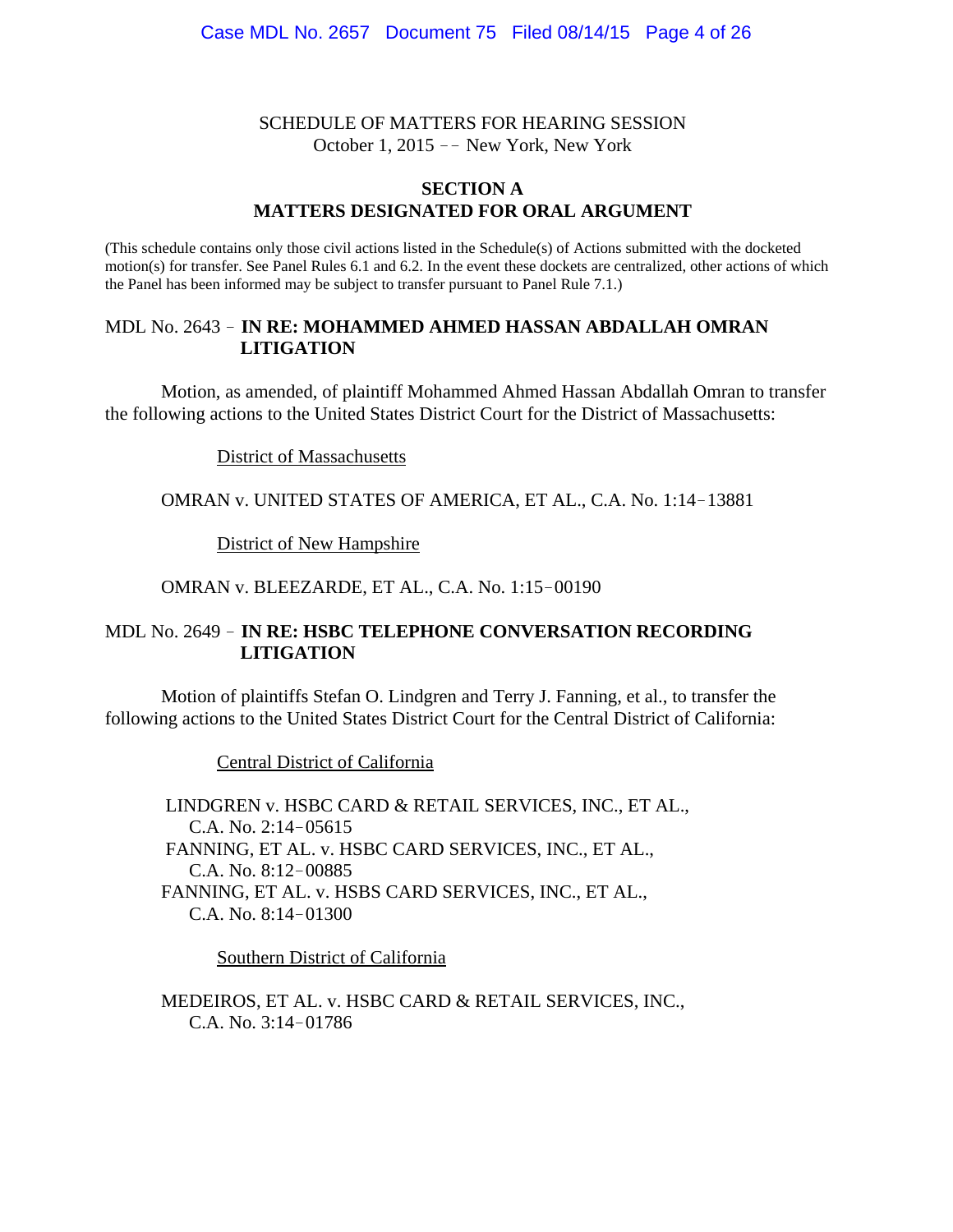## MDL No. 2650 ! **IN RE: ENERGY DRILLING, LLC, CONTRACT LITIGATION**

Motion of plaintiff Energy Drilling, LLC, and defendants Gerald K. Smith a/k/a Gary Smith, Ray Ash, Robert Jennings, and Austin Smith to transfer the following actions to the United States District Court for the District of Wyoming:

District of Utah

CHRISTENSEN v. SMITH, ET AL., C.A. No. 2:14-00784

# District of Wyoming

ENERGY DRILLING, LLC v. PACIFIC ENERGY & MINING COMPANY, C.A. No.  $1:14-00186$ 

# MDL No. 2651 ! **IN RE: GLOBAL TEL\*LINK CORPORATION INMATE CALLING SERVICES LITIGATION**

Motion of defendant Global Tel\*Link Corporation to transfer the following actions to the United States District Court for the Eastern District of Pennsylvania:

Western District of Arkansas

STUART v. GLOBAL TEL\*LINK CORPORATION, C.A. No. 5:14-05275

District of New Jersey

JAMES, ET AL. v. GLOBAL TEL\*LINK CORPORATION, ET AL., C.A. No. 2:13-04989

Eastern District of Pennsylvania

REESE, ET AL. v. GLOBAL TEL\*LINK CORPORATION, C.A. No.  $2:15-02197$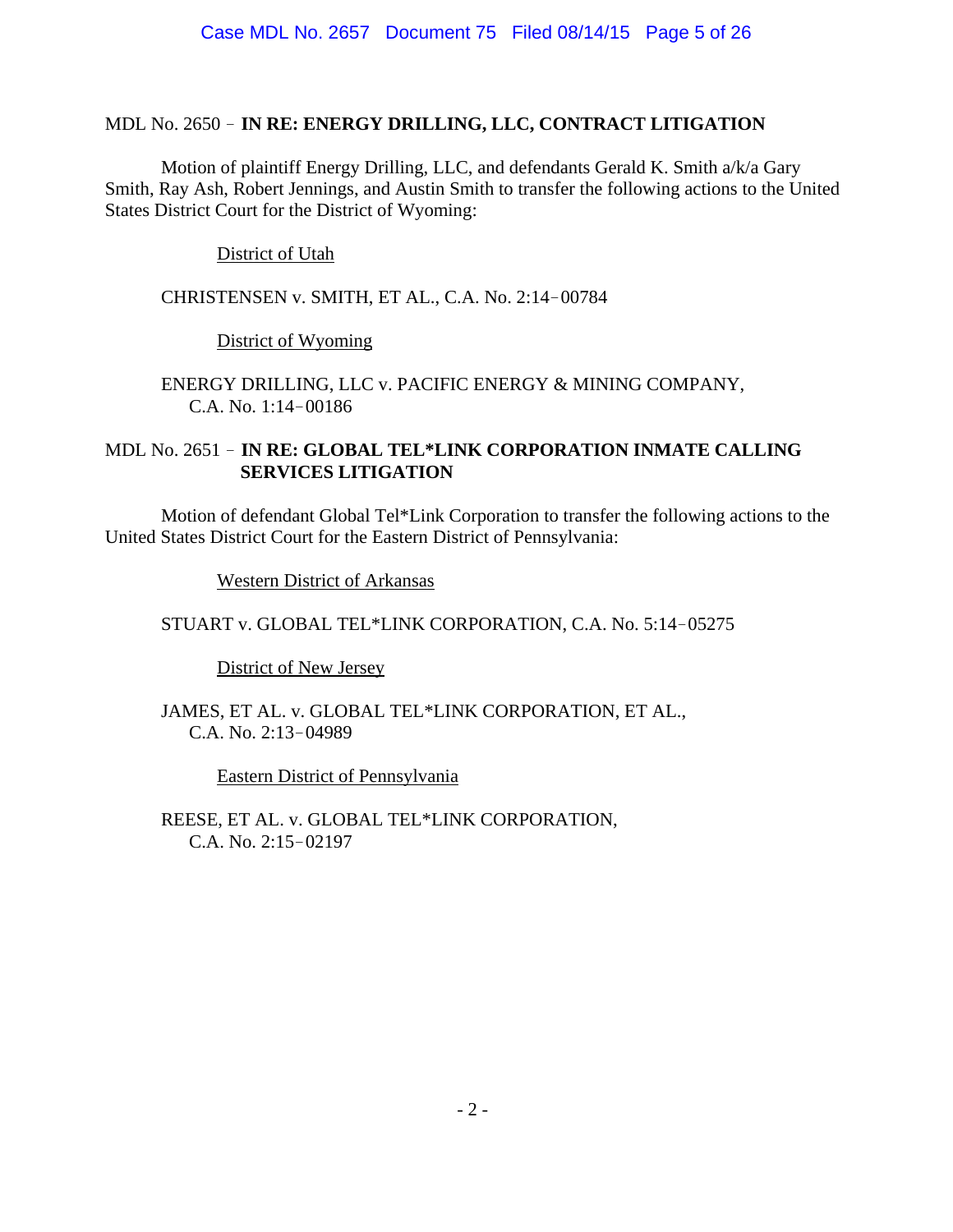## MDL No. 2652 ! **IN RE: POWER MORCELLATOR PRODUCTS LIABILITY LITIGATION**

Motion of plaintiffs Eva C. Galambos, et al.; Ruthann Smith, et al.; Arthur T. Johnson; Jennifer A. Sanders, et al.; Carla Whitehead, et al.; and Robyn L. Barnett to transfer the following actions to the United States District Court for the District of Kansas:

Eastern District of California

NIELSEN, ET AL. v. GYRUS ACMI, LP, ET AL., C.A. No. 2:14-02375

Northern District of California

SALEM-ROBINSON, ET AL. v. RICHARD WOLF MEDICAL INSTRUMENTS CORPORATION, C.A. No. 5:14-02209

District of Colorado

MINIHAN v. ETHICON, INC., ET AL., C.A. No. 1:15-00695

Southern District of Florida

KOTIS v. ETHICON, INC., ET AL., C.A. No. 0:15-60566

Northern District of Georgia

GALAMBOS, ET AL. v. ETHICON, INC., ET AL., C.A. No. 1:15-01046

District of Kansas

SHAFER, ET AL. v. ETHICON, INC., ET AL., C.A. No. 2:14-02633

Eastern District of Louisiana

PHILLIPS v. ETHICON ENDO-SURGERY, INC., ET AL., C.A. No. 2:15-01310

District of Maryland

CARADORI, ET AL. v. ETHICON, ENDO SURGERY, INC., ET AL., C.A. No.  $8:14-03198$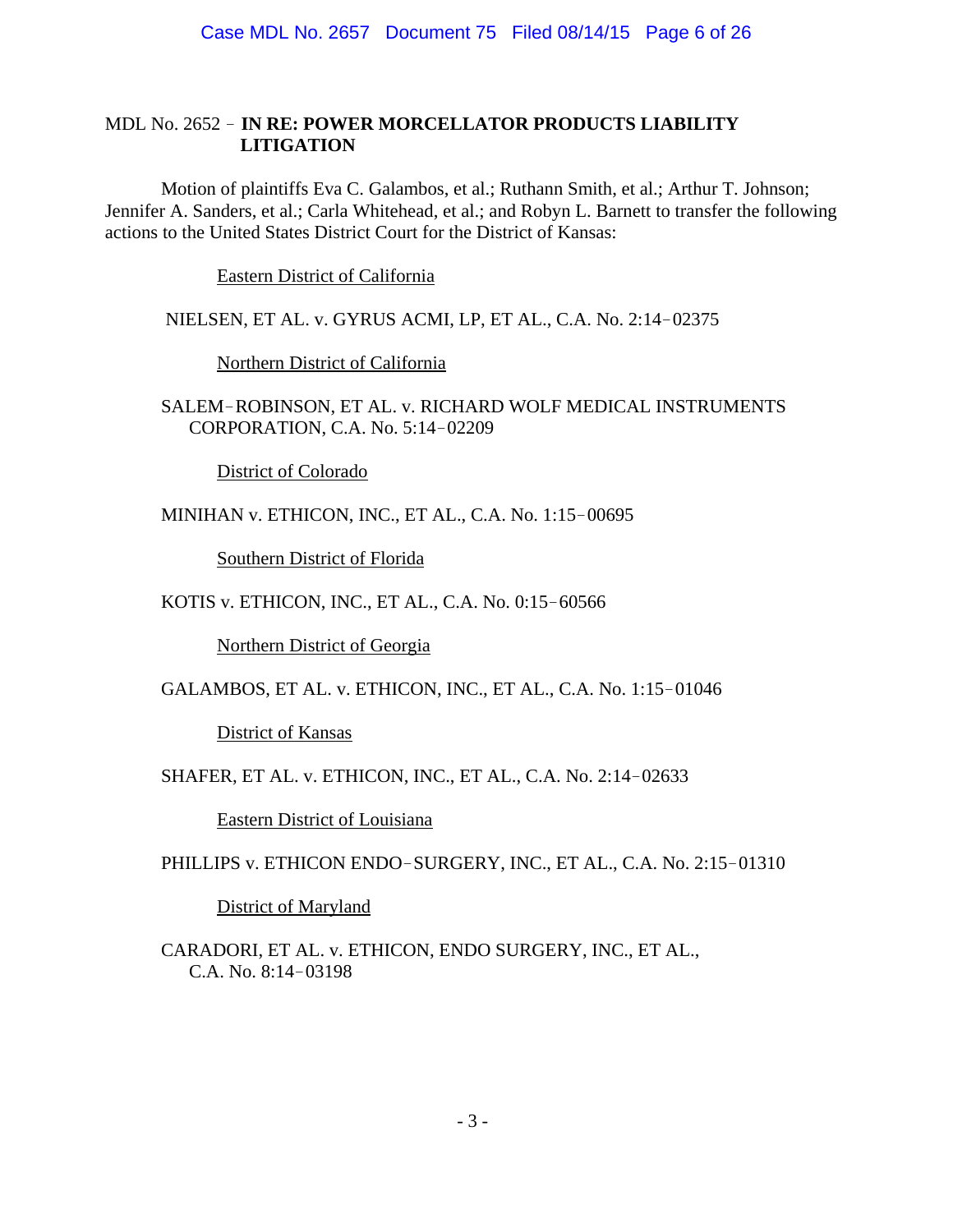District of New Jersey

WHITEHEAD, ET AL. v. ETHICON, INC., ET AL., C.A. No. 3:15-03980 SMITH, ET AL. v. ETHICON, INC., ET AL., C.A. No. 3:15-03988

Northern District of New York

BOBLETZ v. KARL STORZ ENDOSCOPY-AMERICA, INC., ET AL., C.A. No.  $3:14-01024$ 

Western District of New York

LEUZZI, ET AL. v. ETHICON ENDO SURGERY, INC., ET AL., C.A. No.  $6:14-06218$ 

Eastern District of Pennsylvania

JOHNSON v. ETHICON, INC., ET AL., C.A. No. 2:15-00553 BURKART v. LINA MEDICAL US, ET AL., C.A. No. 5:14-01557

Middle District of Pennsylvania

SANDERS, ET AL. v. ETHICON, INC., ET AL., C.A. No. 1:15-00782

District of South Carolina

GOURDINE, ET AL. v. KARL STORZ ENDOSCOPY-AMERICA, INC., ET AL., C.A. No.  $2:14-04839$ WATKINS v. KARL STORZ ENDOSCOPY-AMERICA, INC., ET AL., C.A. No.  $3:15-01585$ OSTRANDER v. ETHICON, INC., ET AL., C.A. No. 6:15-00516 PHILLIPS, ET AL. v. ETHICON, INC., ET AL., C.A. No. 7:15-02114

Middle District of Tennessee

SCHROEDER v. ETHICON ENDO SURGERY, INC., C.A. No. 3:14-02389

Western District of Wisconsin

BARNETT v. KARL STORZ ENDOSCOPY-AMERICA, INC., ET AL., C.A. No. 3:15-00242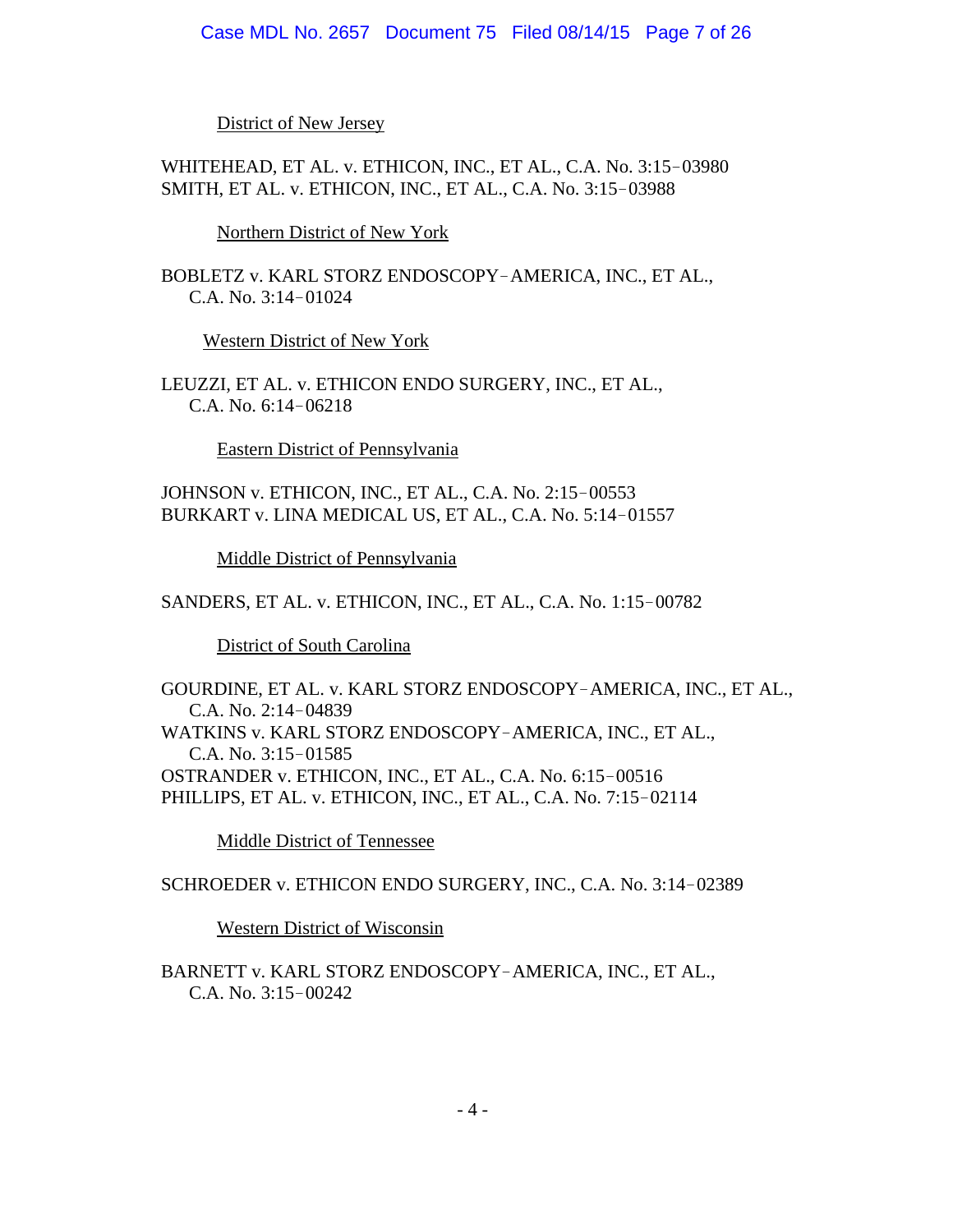## MDL No. 2653 ! **IN RE: LIFEWATCH, INC., TELEPHONE CONSUMER PROTECTION ACT (TCPA) LITIGATION**

Motion of plaintiff Ismael Salam to transfer the following actions to the United States District Court for the Central District of California:

Central District of California

SACCHI v. LIFEWATCH, INC., ET AL., C.A. No. 5:13-02064

Northern District of Illinois

SALAM v. LIFEWATCH, INC., C.A. No. 1:13-09305

Eastern District of New York

BANK v. LIFEWATCH, INC., ET AL., C.A. No. 1:15-02278

## MDL No. 2654 ! **IN RE: AMTRAK TRAIN DERAILMENT IN PHILADELPHIA, PENNSYLVANIA, ON MAY 12, 2015**

Motion of plaintiffs Blair Berman; Geralyn Ritter, et al.; Felicidad Iban, et al.; and Tom Stadnik, et al., to transfer the following actions to the United States District Court for the Eastern District of Pennsylvania:

District of New Jersey

PELLETT, ET AL. v. NATIONAL RAILROAD PASSENGER CORPORATION, C.A. No.  $3:15-03792$ 

Eastern District of New York

SHEVCHUK, ET AL. v. NATIONAL RAILROAD PASSENGER CORPORATION, ET AL., C.A. No. 1:15-03137

Southern District of New York

WALSH v. NATIONAL RAILROAD PASSENGER CORPORATION, C.A. No. 1:15-03861 SEIDLER, ET AL. v. NATIONAL RAILROAD PASSENGER CORPORATION, ET AL., C.A. No. 1:15-04068 JOHN v. NATIONAL RAILROAD PASSENGER CORPORATION, ET AL., C.A. No.  $1:15-04255$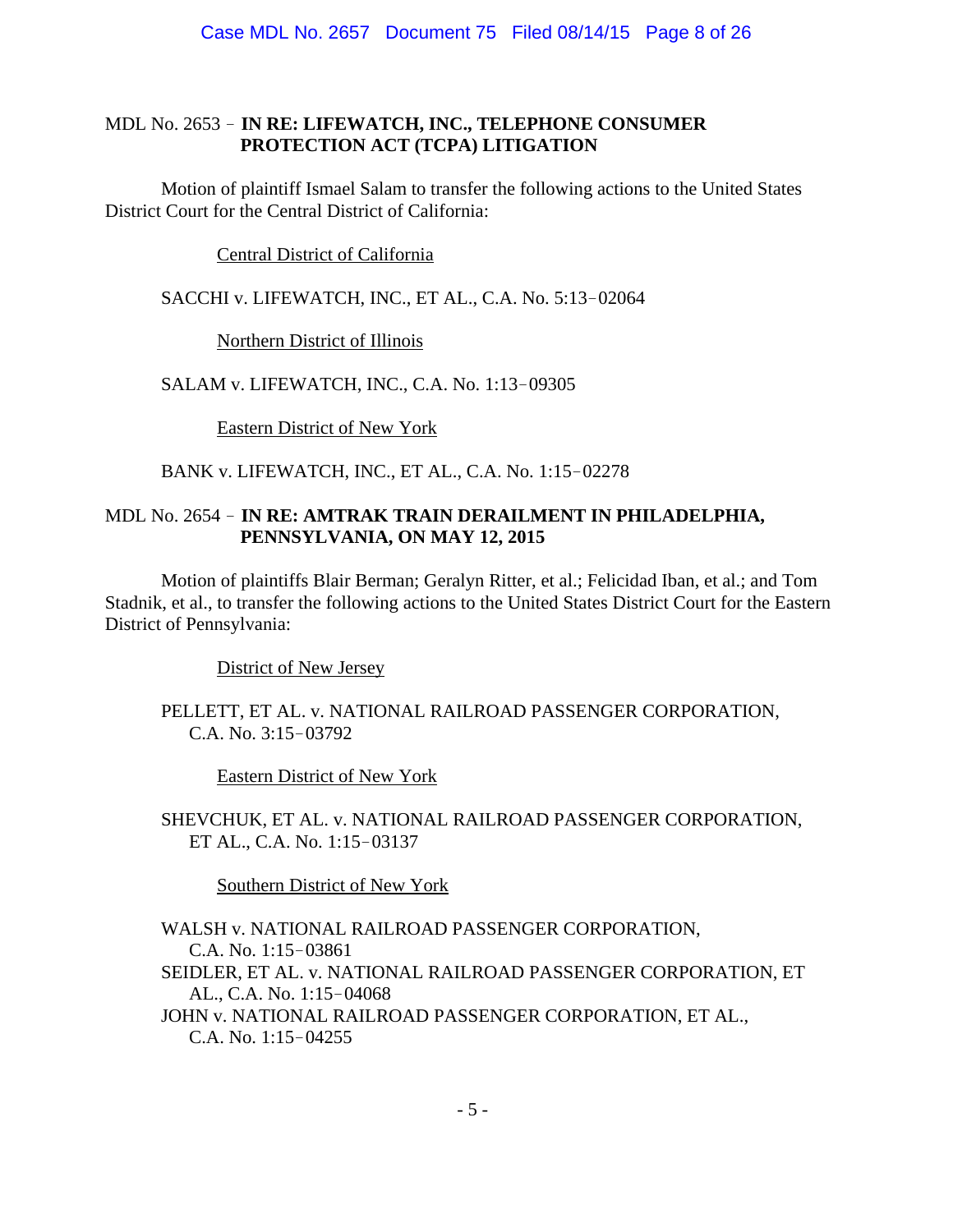KULP, ET AL. v. NATIONAL RAILROAD PASSENGER CORPORATION, C.A. No. 1:15-04791

Eastern District of Pennsylvania

PHILLIPS, ET AL. v. NATIONAL RAILROAD PASSENGER CORPORATION (AMTRAK), C.A. No. 2:15-02694 BERMAN v. NATIONAL RAILROAD PASSENGER CORPORATION, C.A. No.  $2:15-02741$ IBAN, ET AL. v. NATIONAL RAILROAD PASSENGER CORPORATION, C.A. No.  $2:15-02744$ PICCIRILLO v. NATIONAL RAILROAD PASSENGER CORPORATION, C.A. No. 2:15-02762 KNOBBS, ET AL. v. NATIONAL RAILROAD PASSENGER CORPORATION, C.A. No. 2:15-02845 TULK, ET AL. v. NATIONAL RAILROAD PASSENGER CORPORATION, ET AL., C.A. No. 2:15-02849 BEDDOE, ET AL. v. NATIONAL RAILROAD PASSENGER CORPORATION, ET AL., C.A. No. 2:15-02861 GASPER v. NATIONAL RAILROAD PASSENGER CORPORATION, C.A. No. 2:15-03143 MCCANN, ET AL. v. NATIONAL RAILROAD PASSENGER CORPORATION (AMTRAK), C.A. No. 2:15-03259 MACFARLAND, ET AL. v. NATIONAL RAILROAD PASSENGER CORPORATION, ET AL., C.A. No. 2:15-03342 ZIGLAR v. NATIONAL RAILROAD PASSENGER CORPORATION, C.A. No.  $2:15-03346$ RITTER, ET AL. v. NATIONAL RAILROAD PASSENGER CORPORATION, C.A. No. 2:15-03478 STADNIK, ET AL. v. NATIONAL RAILROAD PASSENGER CORPORATION, C.A. No.  $2:15-03495$ 

## MDL No. 2655 ! **IN RE: FORCEFIELD ENERGY, INC., SECURITIES AND DERIVATIVE LITIGATION**

Motion of Beverly Brewer to transfer the following actions to the United States District Court for the Eastern District of New York:

Eastern District of New York

BROWN v. FORCEFIELD ENERGY, INC., ET AL., C.A. No. 1:15-02782 SU v. ST. JULIEN, ET AL., C.A. No. 1:15-04080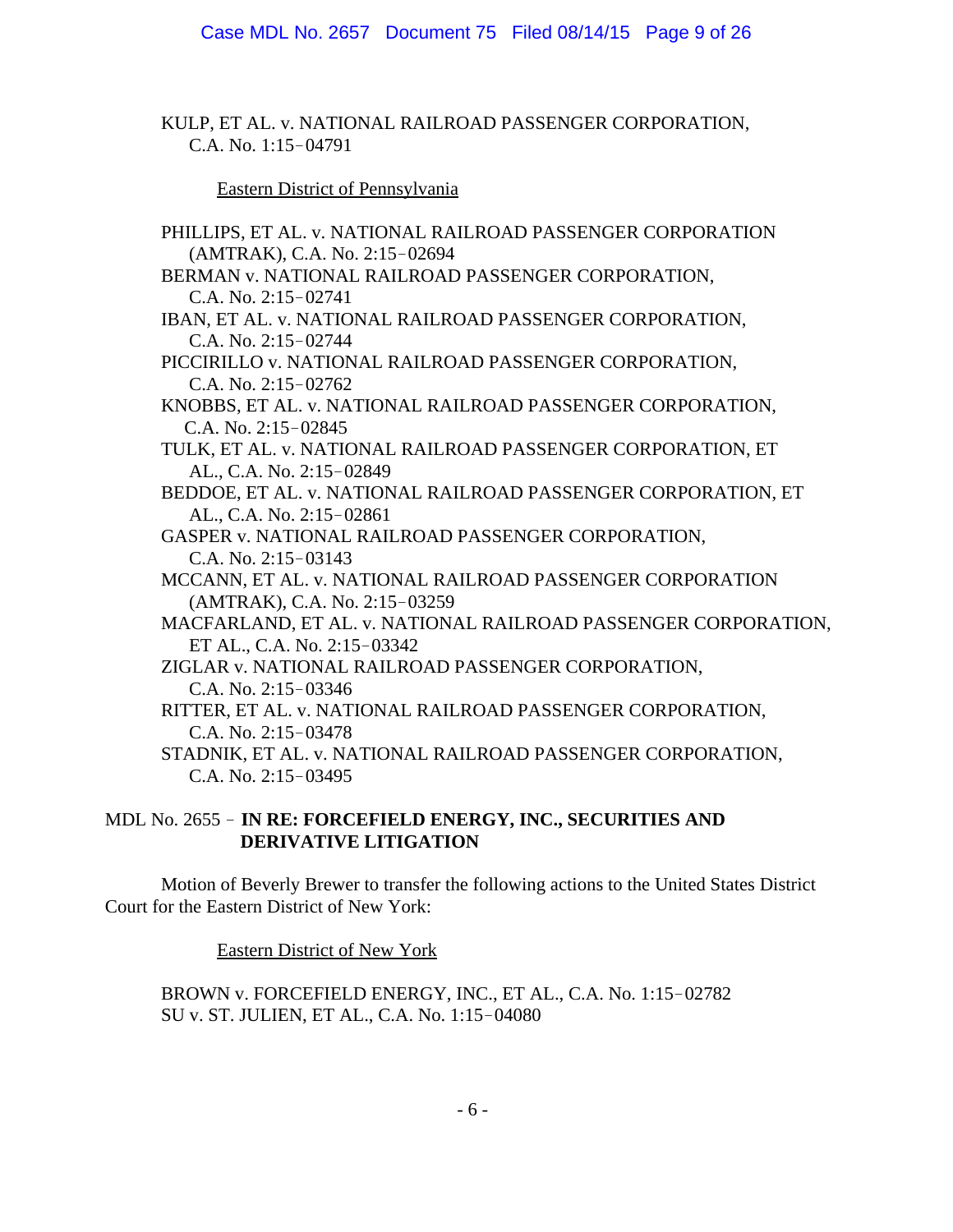Southern District of New York

ATKINSON v. FORCEFIELD ENERGY, INC., ET AL., C.A. No. 1:15-03020 MILLER v. FORCEFIELD ENERGY, INC., ET AL., C.A. No. 1:15-03141 ROSALES, ET AL. v. FORCEFIELD ENERGY, INC., ET AL., C.A. No. 1:15-03279

### MDL No. 2656 ! **IN RE: DOMESTIC AIRLINE TRAVEL ANTITRUST LITIGATION**

Motion of plaintiffs Anooshirvan Bidgoli, et al., to transfer of the following actions to the United States District Court for the Northern District of Illinois; motion of plaintiff State-Boston Retirement System to transfer of the following actions to the United States District Court for the Eastern District of New York; motion of plaintiff Elliot J. Blumenthal to transfer of the following actions to the United States District Court for the District of Columbia; and motion of plaintiffs Christopher Devivo, et al., to transfer of the following actions to the United States District Court for the Southern District of New York:

Northern District of California

LAVIN v. AMERICAN AIRLINES, INC., ET AL., C.A. No. 3:15-03090 ANDRADE v. AMERICAN AIRLINES GROUP, INC., ET AL., C.A. No. 3:15-03111 BACKUS v. DELTA AIR LINES, INC., ET AL., C.A. No. 3:15-03137 HARTLEY v. UNITED AIRLINES, INC., ET AL., C.A. No. 3:15-03176

District of District of Columbia

BLUMENTHAL v. AMERICAN AIRLINES, INC., ET AL., C.A. No. 1:15-01056 YOUMANS v. AMERICAN AIRLINES, INC., ET AL., C.A. No. 1:15-01059 JAIN v. AMERICAN AIRLINES, INC., ET AL., C.A. No. 1:15-01072 GOLIAN v. AMERICAN AIRLINES, INC., ET AL., C.A. No. 1:15-01075 PANZINO, ET AL. v. AMERICAN AIRLINES, INC., ET AL., C.A. No. 1:15-01084

Northern District of Illinois

BIDGOLI, ET AL. v. AMERICAN AIRLINES GROUP, INC., ET AL., C.A. No. 1:15-05903 SILVER v. AMERICAN AIRLINES GROUP, INC., ET AL., C.A. No. 1:15-06099

Eastern District of New York

HERSH v. DELTA AIRLINES, INC., ET AL., C.A. No. 1:15-03908 KROMAR, ET AL. v. DELTA AIRLINES, INC., ET AL., C.A. No. 1:15-03937 STATE-BOSTON RETIREMENT SYSTEM v. AMERICAN AIRLINES, INC., ET AL., C.A. No. 1:15-03974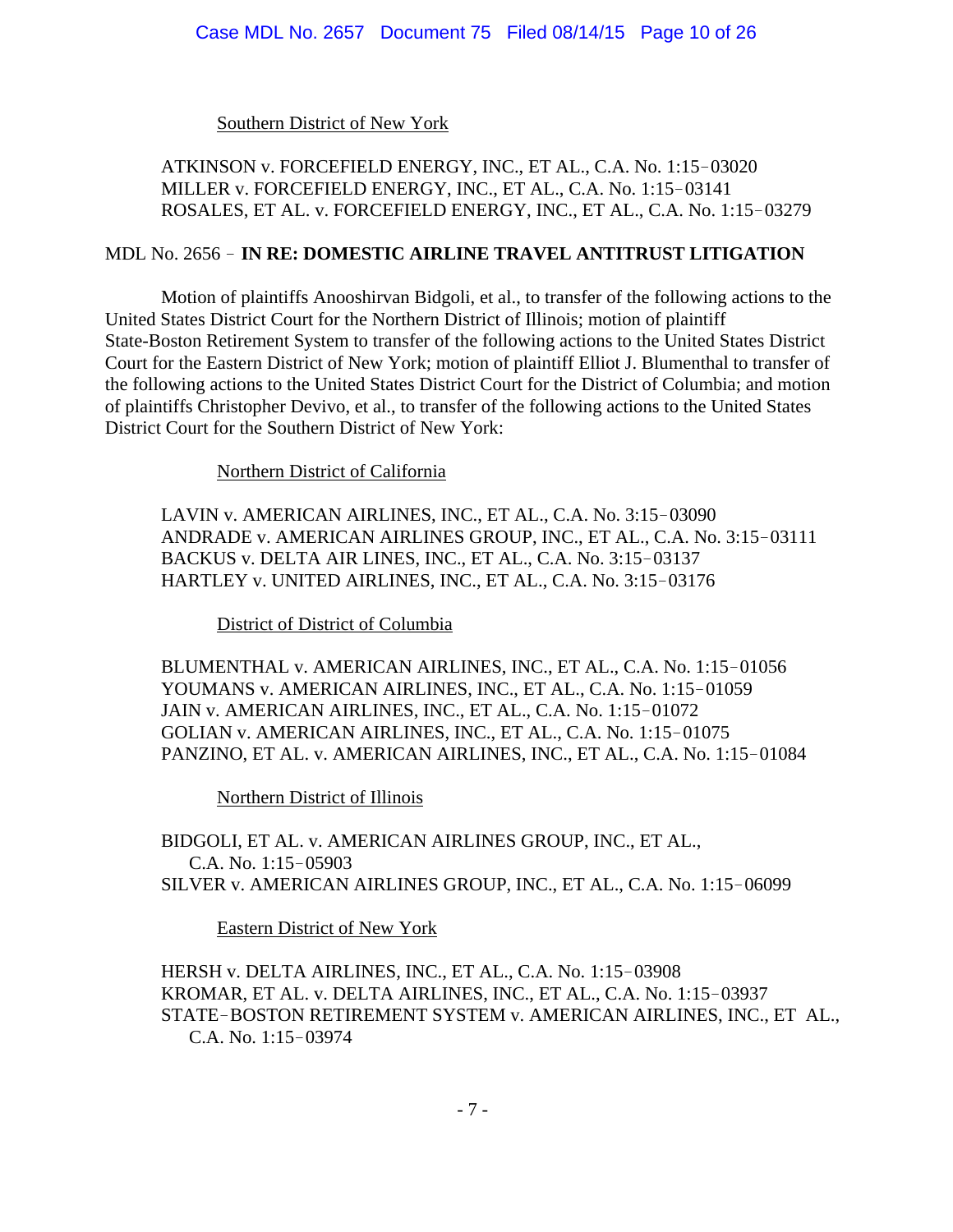HOWARD SLOAN KOLLER GROUP v. AMERICAN AIRLINES, INC., ET AL., C.A. No.  $1:15-04002$ REPAN v. AMERICAN AIRLINES, INC., ET AL., C.A. No. 1:15-04036 PALMER v. DELTA AIR LINES, INC., ET AL., C.A. No. 1:15-04047 CURLEY, ET AL. v. DELTA AIRLINES, INC., ET AL., C.A. No. 1:15-04062

Southern District of New York

DEVIVO, ET AL. v. DELTA AIRLINES, INC., ET AL., C.A. No. 1:15-05162 WINTON v. SOUTHWEST AIRLINES CO., ET AL., C.A. No. 1:15-05231 RAJI v. AMERICAN AIRLINES, INC., ET AL., C.A. No. 1:15-05384

Eastern District of Pennsylvania

MCENERNEY, ET AL. v. DELTA AIRLINES, INC., ET AL., C.A. No. 2:15-03767

Northern District of Texas

CUMMING, ET AL. v. AMERICAN AIRLINES, INC., ET AL., C.A. No. 3:15-02253

## MDL No. 2657 ! **IN RE: ZOFRAN (ONDANSETRON) PRODUCTS LIABILITY LITIGATION**

Motion of defendant GlaxoSmithKline LLC to transfer the following actions to the United States District Court for the Eastern District of Pennsylvania:

Northern District of Alabama

HUNTER, ET AL. v. GLAXOSMITHKLINE PLC, ET AL., C.A. No. 2:15-00544 RAGLAND v. GLAXOSMITHKLINE LLC, C.A. No. 2:15-01053

Southern District of Alabama

ROBERTS v. GLAXOSMITHKLINE LLC, C.A. No. 1:15-00320

Eastern District of Arkansas

COX, ET AL. v. GLAXOSMITHKLINE LLC, ET AL., C.A. No. 4:15-00284

Eastern District of Louisiana

ALEXANDER v. GLAXOSMITHKLINE LLC, C.A. No. 2:15-02323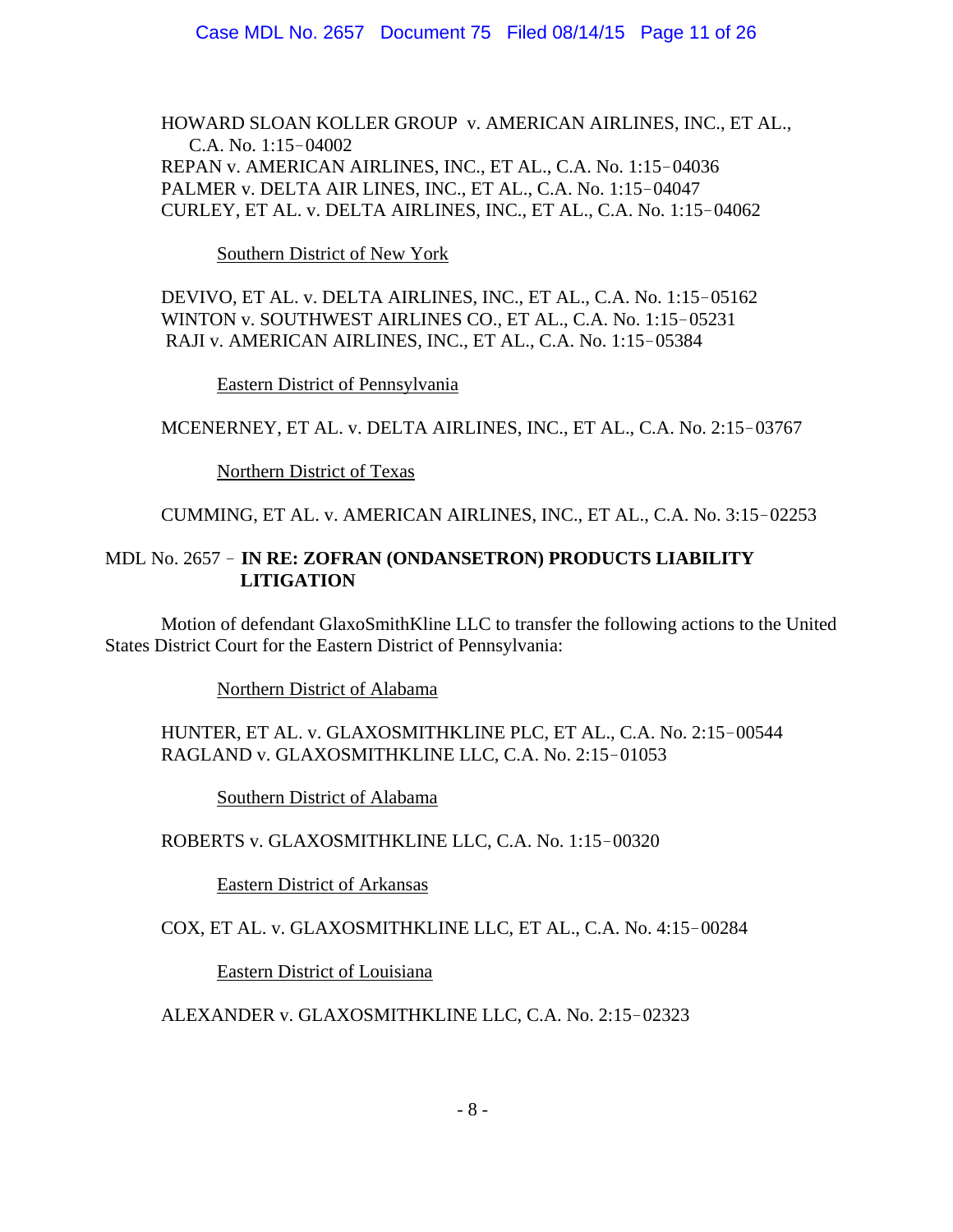### Case MDL No. 2657 Document 75 Filed 08/14/15 Page 12 of 26

Western District of Louisiana

COUGHLIN, ET AL. v. GLAXOSMITHKLINE LLC, C.A. No. 6:15-01815

District of Massachusetts

LECLAIR v. GLAXOSMITHKLINE LLC, C.A. No. 1:15-10429 DUONG v. GLAXOSMITHKLINE, LLC, C.A. No. 1:15-11627

District of Montana

MARLENEE, ET AL. v. GLAXOSMITHKLINE LLC, C.A. No. 1:15-00026

District of New Jersey

MANDOYAN, ET AL. v. GLAXOSMITHKLINE LLC, ET AL., C.A. No. 2:15-04536

Northern District of Ohio

REGAN, ET AL. v. GLAXOSMITHKLINE LLC, C.A. No. 3:15-01166

Eastern District of Texas

SHONKWILER v. GLAXOSMITHKLINE, LLC, C.A. No. 5:15-00034

# MDL No. 2660 ! **IN RE: PILEPRO ANTITRUST AND PATENT LITIGATION**

Motion of defendant PilePro L.L.C. to transfer the following actions to the United States District Court for the District of New Jersey:

District of New Jersey

SKYLINE STEEL, LLC v. PILEPRO L.L.C., ET AL., C.A. No. 2:13-04930

Southern District of New York

SKYLINE STEEL, LLC v. PILEPRO L.L.C., C.A. No. 1:13-08171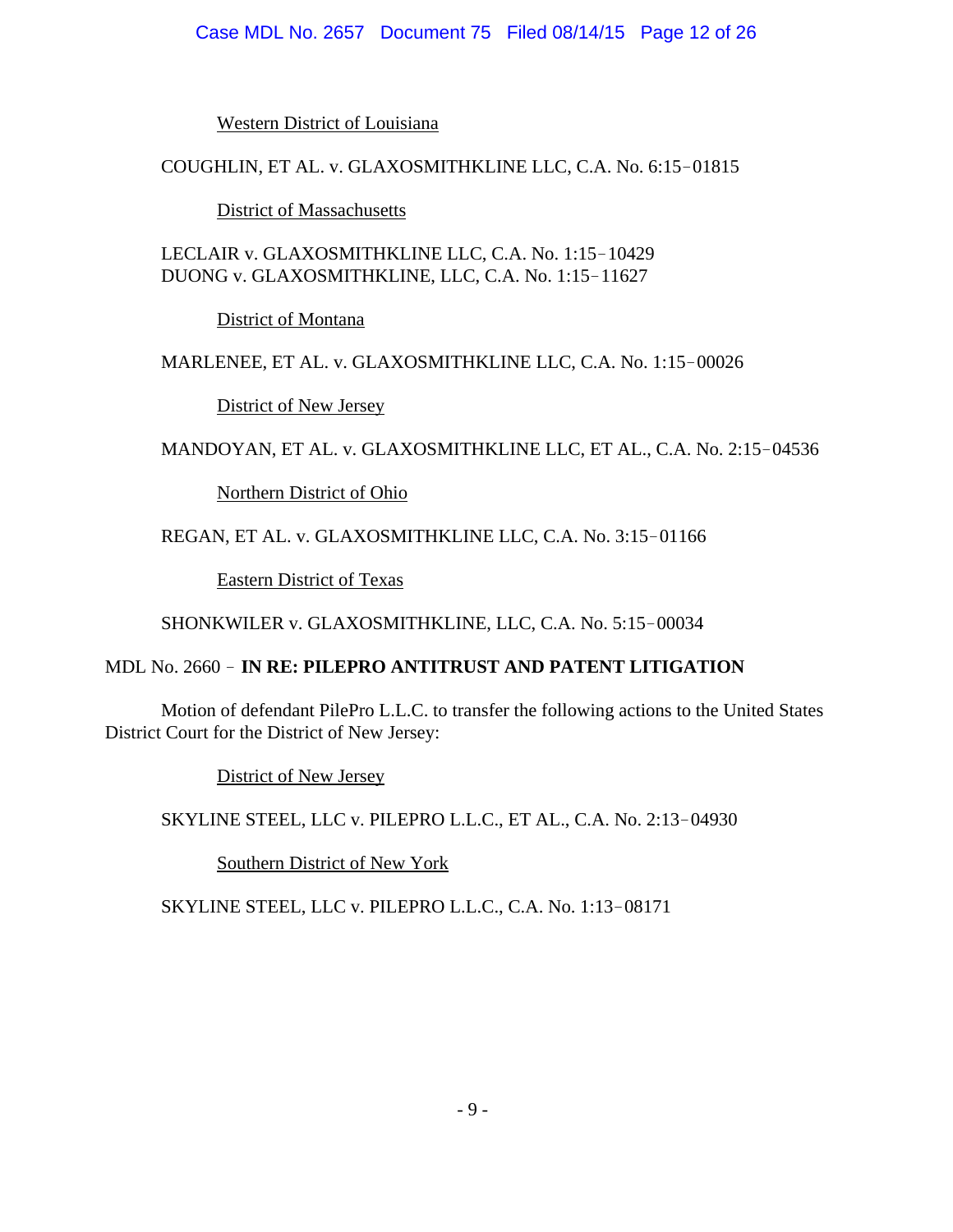## MDL No. 2661 ! **IN RE: AMERICAN HONDA MOTOR CO., INC., CR**!**V VIBRATION MARKETING AND SALES PRACTICES LITIGATION**

Motion of plaintiff Linda Oakes to transfer the following actions to the United States District Court for the Central District of California:

Central District of California

ROMAYA v. AMERICAN HONDA MOTOR CO., INC., C.A. No. 2:15-03938 OAKES v. AMERICAN HONDA MOTOR CO., INC., ET AL., C.A. No. 8:15-01076

Southern District of Ohio

MATISCIK v. AMERICAN HONDA MOTOR COMPANY, C.A. No. 2:15-02612

Middle District of Tennessee

WARD, ET AL. v. AMERICAN HONDA MOTOR CO., INC., C.A. No. 3:15-00767

Western District of Virginia

CUSHING v. AMERICAN HONDA MOTOR COMPANY, C.A. No. 3:15-00028

Western District of Washington

FLANIGAN v. AMERICAN HONDA MOTOR COMPANY, INC., C.A. No.  $3:15-05390$ 

### MDL No. 2662 ! **IN RE: CYMBALTA (DULOXETINE) PRODUCTS LIABILITY LITIGATION (NO. II)**

Motion of plaintiffs Christina Courtney, et al., and Yvette Beard, et al., to transfer the following actions to the United States District Court for the Southern District of Indiana:

Middle District of Alabama

MOSS, ET AL. v. ELI LILLY AND COMPANY, C.A. No. 3:14-01135

Central District of California

PATTERSON, ET AL. v. ELI LILLY AND COMPANY, C.A. No. 2:14-08527 CAPORALE, ET AL. v. ELI LILLY AND COMPANY, C.A. No. 5:14-01662 HOLLOWELL, ET AL. v. ELI LILLY AND COMPANY, C.A. No. 5:14-01663 BARRETT, ET AL. v. ELI LILLY AND COMPANY, C.A. No. 5:14-01675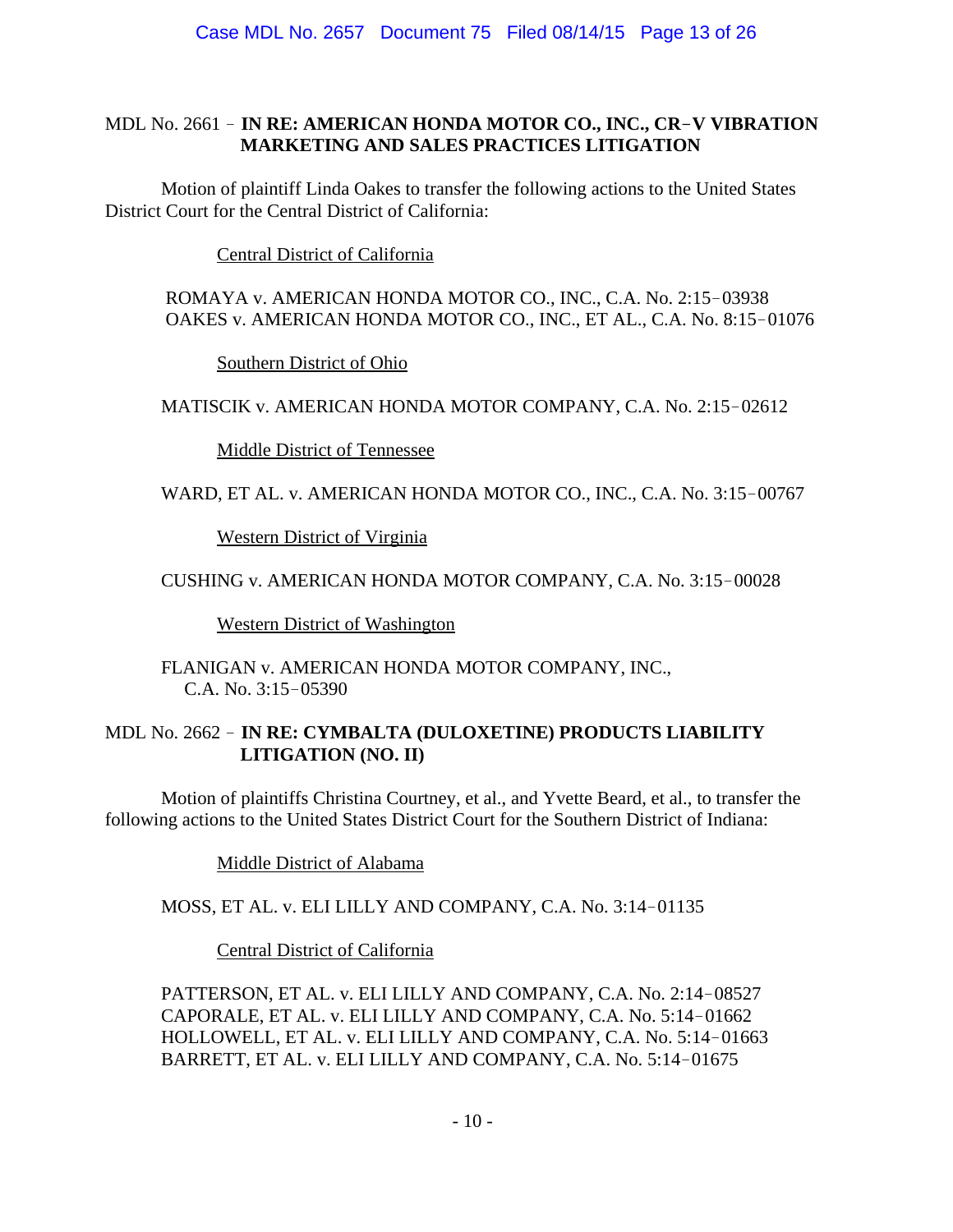O'SHEA, ET AL. v. ELI LILLY AND COMPANY, C.A. No. 8:14-01274

### Eastern District of California

CHESHIER v. ELI LILLY AND COMPANY, C.A. No. 1:14-01265 WOODRUFF, ET AL. v. ELI LILLY AND COMPANY, C.A. No. 2:14-01890 NELSON-DEVLIN, ET AL. v. ELI LILLY AND COMPANY, C.A. No. 2:14-02811 BEN, ET AL. v. ELI LILLY AND COMPANY, C.A. No. 2:14-02914 WOLFF, ET AL. v. ELI LILLY AND COMPANY, C.A. No. 2:14-03004

Southern District of California

WHEELER, ET AL. v. ELI LILLY AND COMPANY, C.A. No. 3:14-01882

District of Colorado

CHENEY, ET AL. v. ELI LILLY AND COMPANY, C.A. No. 1:14-02249 MARTIN v. ELI LILLY AND COMPANY, C.A. No. 1:14-02800

Middle District of Florida

LAICA-BHOGE, ET AL. v. ELI LILLY AND COMPANY, C.A. No. 6:14-01286 VALENTINO v. ELI LILLY AND COMPANY, C.A. No. 6:14-01816 KRUPP, ET AL. v. ELI LILLY AND COMPANY, C.A. No. 8:14-02792 BROTHERTON v. ELI LILLY AND COMPANY, C.A. No. 8:14-02876

Southern District of Florida

GOLLIN, ET AL. v. ELI LILLY AND COMPANY, C.A. No. 0:14-61810

Northern District of Georgia

COUCH v. ELI LILLY AND COMPANY, ET AL., C.A. No. 1:14-02564

Southern District of Indiana

HILL, ET AL. v. ELI LILLY AND COMPANY, C.A. No. 1:15-00141 BOLES ET AL. v. ELI LILLY AND COMPANY, C.A. No. 1:15-00351 DECRANE, ET AL. v. ELI LILLY AND COMPANY, C.A. No. 1:15-00365 BICKHAM, ET AL. v. ELI LILLY AND COMPANY, C.A. No. 1:15-00531 COURTNEY, ET AL. v. ELI LILLY AND COMPANY, C.A. No. 1:15-00643 WASHINGTON, ET AL. v. ELI LILLY AND COMPANY., C.A. No. 1:15-00700 JONES, ET AL. v. ELI LILLY AND COMPANY, C.A. No. 1:15-00701 BEARD, ET AL. v. ELI LILLY AND COMPANY, C.A. No. 1:15-00922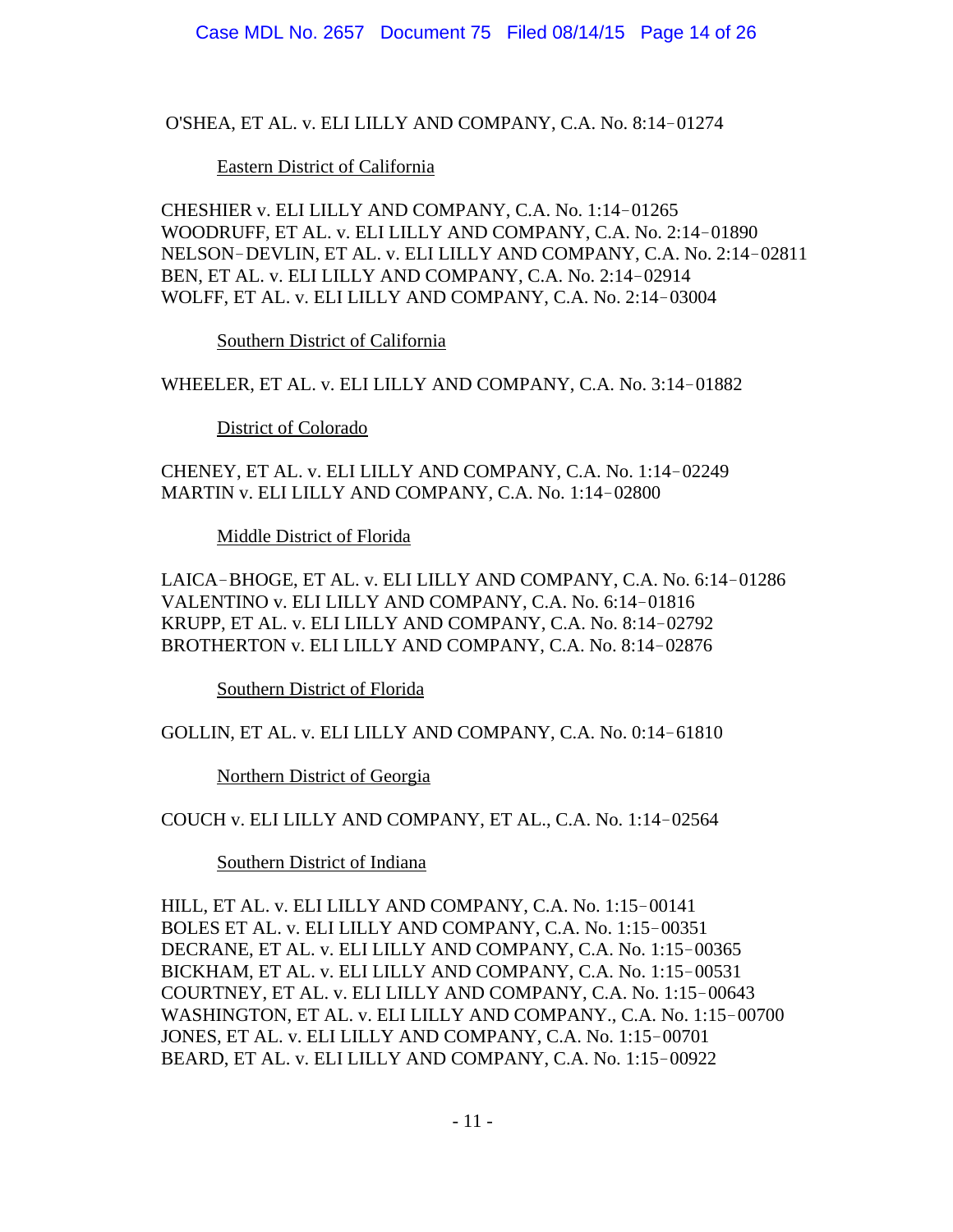#### Case MDL No. 2657 Document 75 Filed 08/14/15 Page 15 of 26

Western District of Louisiana

FAIRBANKS v. ELI LILLY AND COMPANY, ET AL., C.A. No. 1:14-02469

**District of Maine** 

ORLANDO, ET AL. v. ELI LILLY AND COMPANY, C.A. No. 1:14-00438 District of Maryland

BOLING, ET AL. v. ELI LILLY AND COMPANY, C.A. No. 8:14-02554 District of Minnesota

MCCABE v. ELI LILLY AND COMPANY, ET AL., C.A. No. 0:14-03132

Northern District of Mississippi

SPEARMAN, ET AL. v. ELI LILLY AND COMPANY, C.A. No. 1:15-00006 District of Nevada

WALKER v. ELI LILLY AND COMPANY, C.A. No. 2:14-01988

District of New Hampshire

CARPENTER, ET AL. v. ELI LILLY AND COMPANY, ET AL., C.A. No. 1:14-00540

Eastern District of North Carolina

WILLIAMS, ET AL. v. ELI LILLY AND COMPANY, C.A. No. 5:14-00460

Middle District of North Carolina

HARRIS v. ELI LILLY AND COMPANY, ET AL., C.A. No. 1:14-00682

Western District of Pennsylvania

ROSSERO, ET AL. v. ELI LILLY AND COMPANY, C.A. No. 2:14-01084

Eastern District of Tennessee

EDENS, ET AL. v. ELI LILLY AND COMPANY, C.A. No. 3:14-00491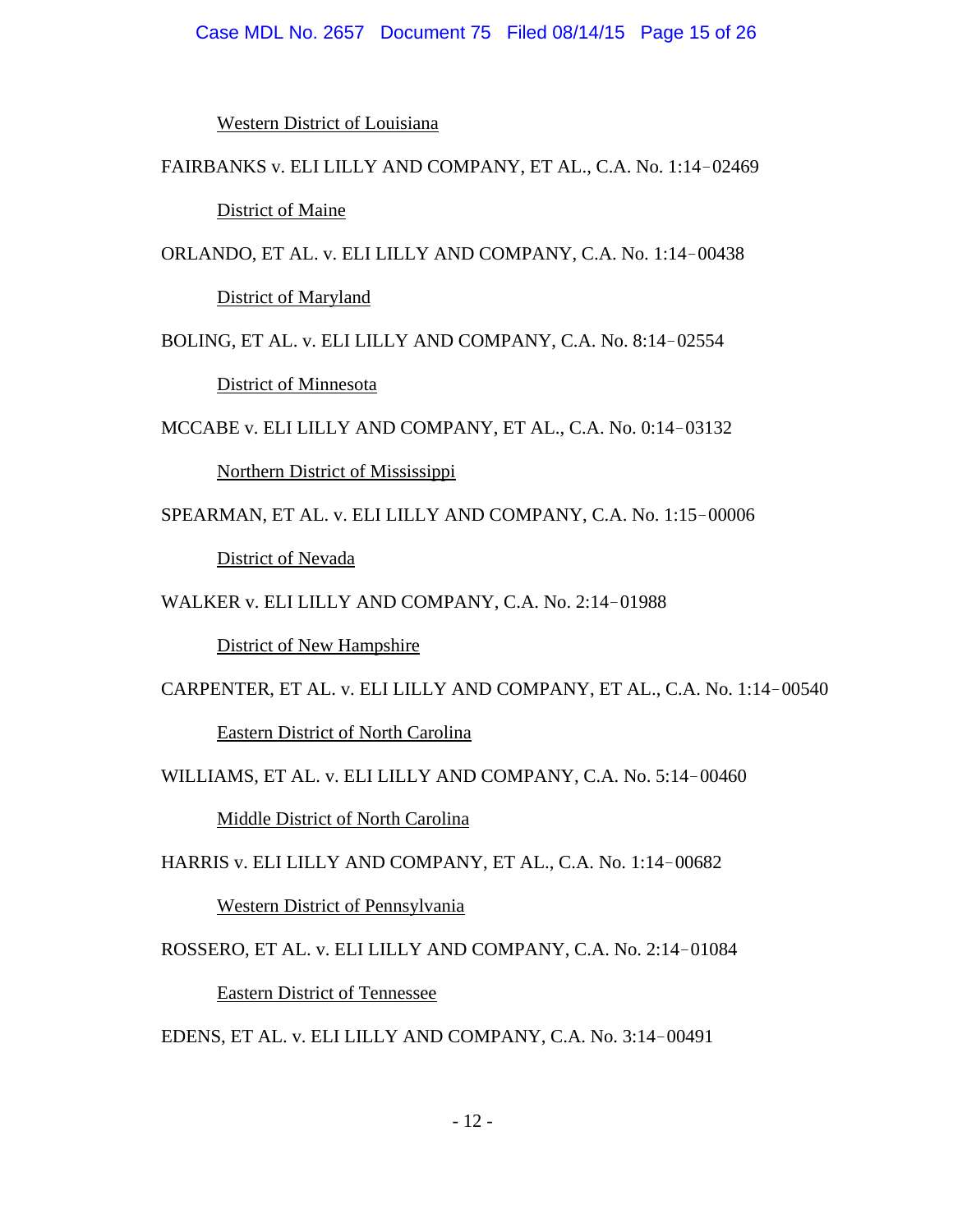#### Case MDL No. 2657 Document 75 Filed 08/14/15 Page 16 of 26

Western District of Tennessee

KAPLAN, ET AL. v. ELI LILLY AND COMPANY, C.A. No. 2:14-02752

Southern District of Texas

PORKORNY, ET AL. v. ELI LILLY AND COMPANY, C.A. No. 4:14-02960

Eastern District of Washington

### WAGNER, ET AL. v. ELI LILLY AND COMPANY, C.A. No. 2:14-00270

Western District of Wisconsin

STREETER v. ELI LILLY AND COMPANY, C.A. No. 3:14-00555

### MDL No. 2663 - **IN RE: CLEAN WATER RULE: DEFINITION OF "WATERS OF THE UNITED STATES" LITIGATION**

Motion of defendant United States to transfer the following actions to the United States District Court for the District of Columbia:

Northern District of Georgia

### SOUTHEASTERN LEGAL FOUNDATION, INC., ET AL. v. UNITED STATES ENVIRONMENTAL PROTECTION AGENCY, ET AL., C.A. No. 1:15-02488

Southern District of Georgia

STATE OF GEORGIA, ET AL. v. MCCARTHY, ET AL., C.A. No. 2:15-00079

District of Minnesota

WASHINGTON CATTLEMEN'S ASSOCIATION, ET AL. v. UNITED STATES ENVIRONMENTAL PROTECTION AGENCY, ET AL., C.A. No. 0:15-03058

District of North Dakota

NORTH DAKOTA, ET AL. v. U.S. ENVIRONMENTAL PROTECTION AGENCY, ET AL., C.A. No. 3:15-00059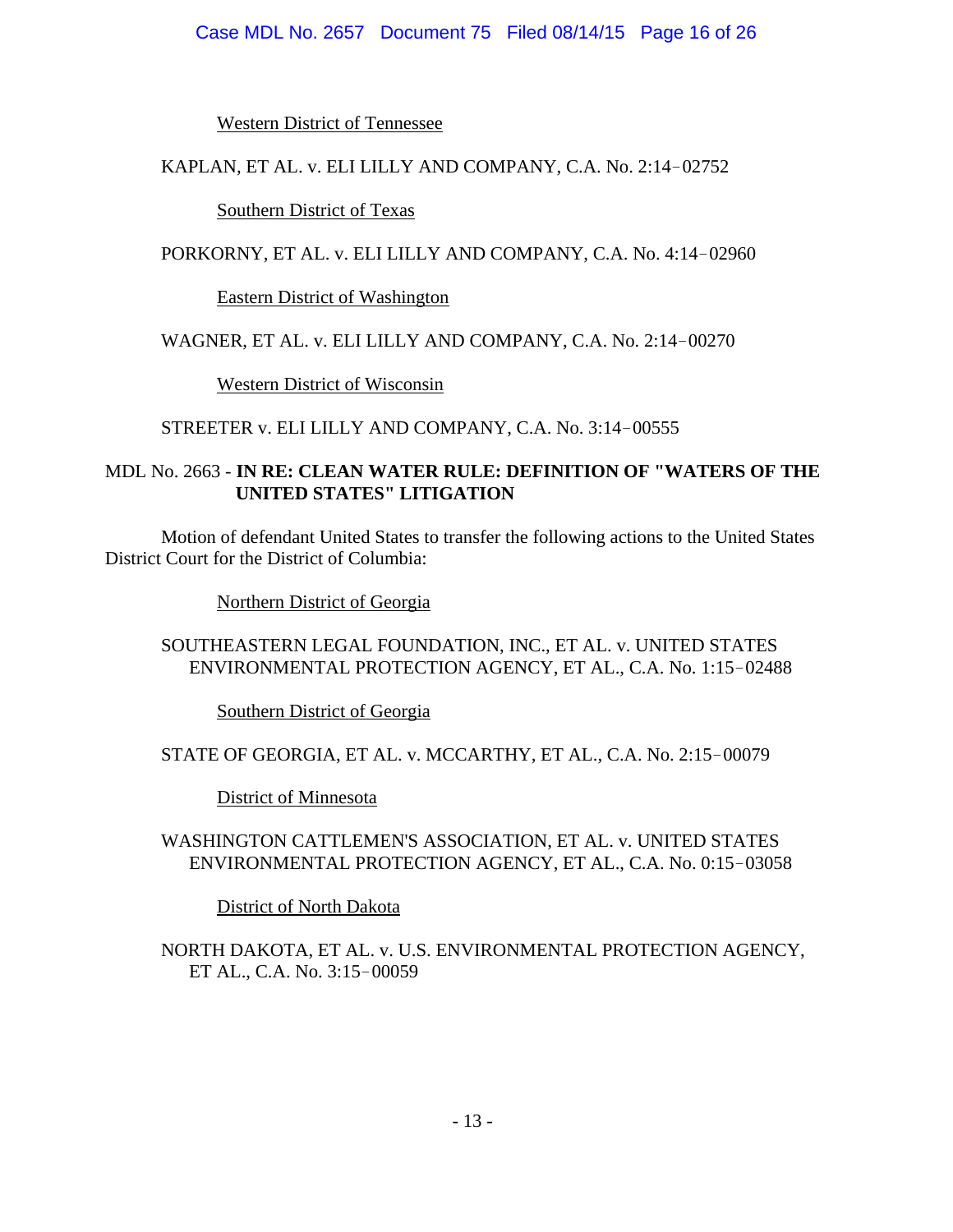#### Case MDL No. 2657 Document 75 Filed 08/14/15 Page 17 of 26

Southern District of Ohio

 STATE OF OHIO, ET AL. v. UNITED STATES ENVIRONMENTAL PROTECTION AGENCY, ET AL., C.A. No. 2:15-02467

Northern District of Oklahoma

STATE OF OKLAHOMA v. UNITED STATES ENVIRONMENTAL PROTECTION AGENCY, ET AL., C.A. No. 4:15-00381 CHAMBER OF COMMERCE OF THE UNITED STATES OF AMERICA, ET AL. v. UNITED STATES ENVIRONMENTAL PROTECTION AGENCY, ET AL., C.A. No.  $4:15-00386$ 

Southern District of Texas

STATE OF TEXAS, ET AL. v. UNITED STATES ENVIRONMENTAL PROTECTION AGENCY, ET AL., C.A. No. 3:15-00162 AMERICAN FARM BUREAU FEDERATION, ET AL. v. U.S. ENVIRONMENTAL PROTECTION AGENCY, ET AL., C.A. No. 3:15-00165

Northern District of West Virginia

MURRAY ENERGY CORPORATION v. UNITED STATES ENVIRONMENTAL PROTECTION AGENCY, ET AL., C.A. No. 1:15-00110

## MDL No. 2664 ! **IN RE: U.S. OFFICE OF PERSONNEL MANAGEMENT CUSTOMER DATA SECURITY BREACH LITIGATION**

Motion of defendants United States Office of Personnel Management, Beth F. Cobert, and Donna Seymour to transfer the following actions to the United States District Court for the District of Columbia:

Northern District of California

NATIONAL TREASURY EMPLOYEES UNION, ET AL. v. ARCHULETA, C.A. No.  $3:15-03144$ 

District of District of Columbia

AMERICAN FEDERATION OF GOVERNMENT EMPLOYEES, ET AL. v. UNITED STATES OFFICE OF PERSONNEL MANAGEMENT, ET AL., C.A. No.  $1:15-01015$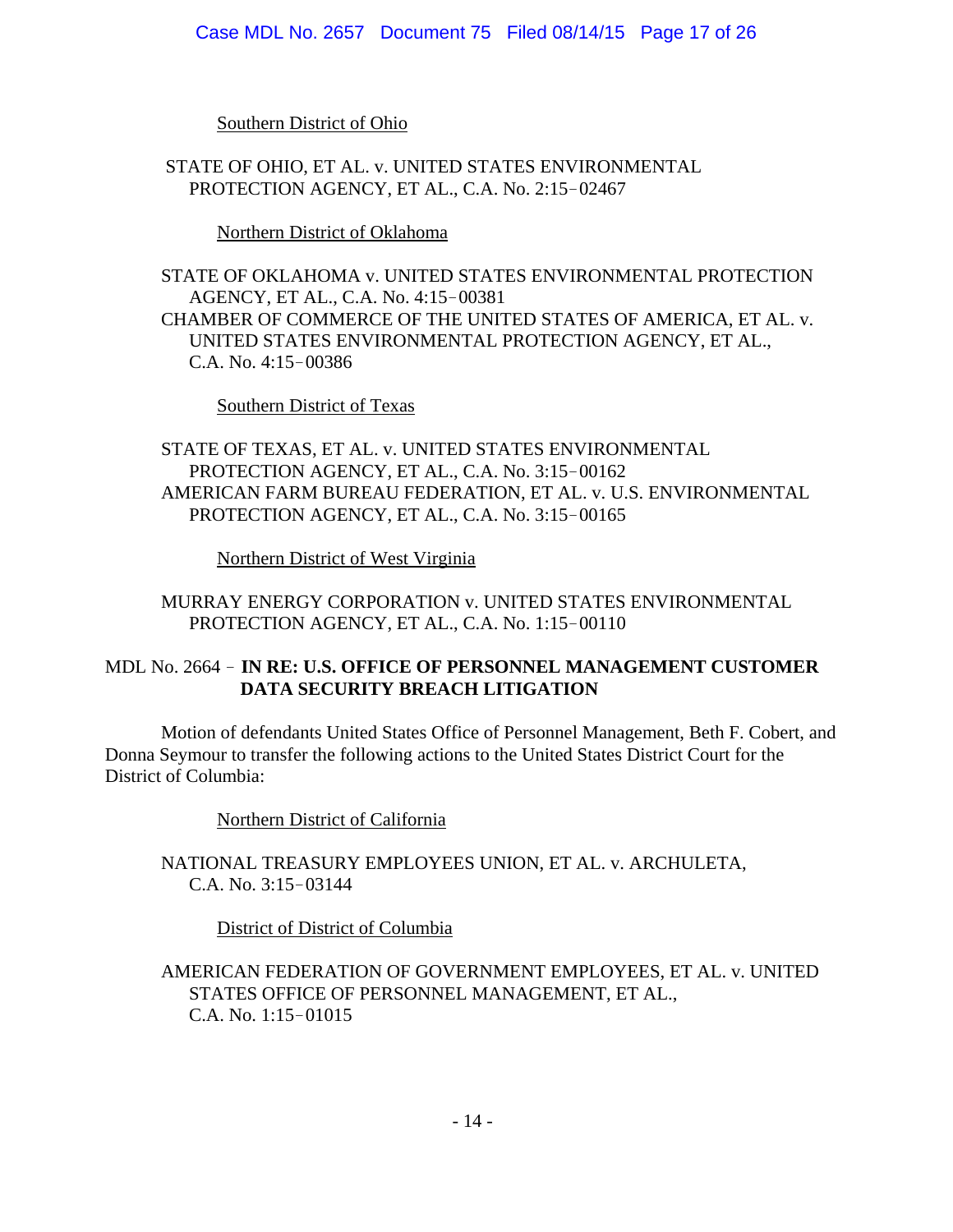District of Kansas

WOO v. UNITED STATES OFFICE OF PERSONNEL MANAGEMENT, ET AL., C.A. No. 6:15-01220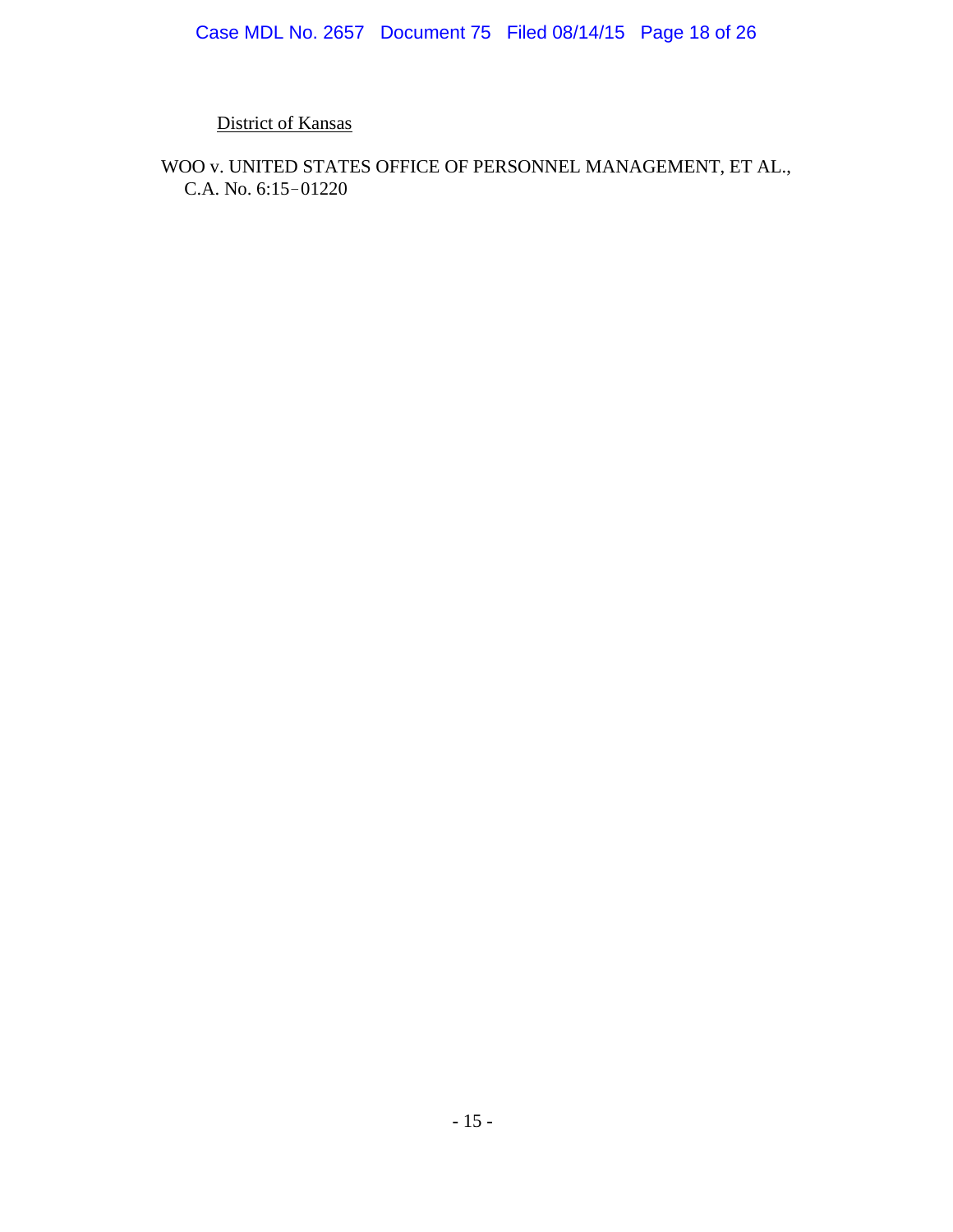## **SECTION B MATTERS DESIGNATED FOR CONSIDERATION WITHOUT ORAL ARGUMENT**

## MDL No. 1203 ! **IN RE: DIET DRUGS (PHENTERMINE/FENFLURAMINE/ DEXFENFLURAMINE) PRODUCTS LIABILITY LITIGATION**

Motion of defendant Wyeth LLC to transfer the following action to the United States District Court for the Eastern District of Pennsylvania:

District of Colorado

HEINEMAN, ET AL. v. WYETH LLC, C.A. No. 1:15-01331

## MDL No. 1880 ! **IN RE: PAPST LICENSING DIGITAL CAMERA PATENT LITIGATION**

Opposition of plaintiff Papst Licensing GmbH & Co. KG to transfer of the following actions to the United States District Court for the District of Columbia:

District of Delaware

PAPST LICENSING GMBH & CO. KG v. CANON, INC., ET AL., C.A. No. 1:15-00495 PAPST LICENSING GMBH & CO. KG v. FUJIFILM CORPORATION, ET AL., C.A. No.  $1:15-00496$ PAPST LICENSING GMBH & CO. KG V JVCKENWOOD CORPORATION, ET AL.,  $C.A.$  No.  $1:15-00498$ PAPST LICENSING GMBH & CO. KG v. NIKON CORPORATION, ET AL., C.A. No.  $1:15-00499$ PAPST LICENSING GMBH & CO. KG v. OLYMPUS CORPORATION, ET AL.,  $C.A.$  No.  $1:15-00500$ PAPST LICENSING GMBH & CO. KG v. PANASONIC CORPORATION, ET AL., C.A. No.  $1:15-00501$ 

## MDL No. 2181 ! **IN RE: METHOD OF PROCESSING ETHANOL BYPRODUCTS AND RELATED SUBSYSTEMS ('858) PATENT LITIGATION**

Motion of defendant Adkins Energy LLC to remand, under 28 U.S.C. § 1407(a), of the following action to the United States District of Court for the Northern District of Illinois:

Northern District of Illinois

GS CLEANTECH CORPORATION v. ADKINS ENERGY LLC, C.A. No. 1:10-04391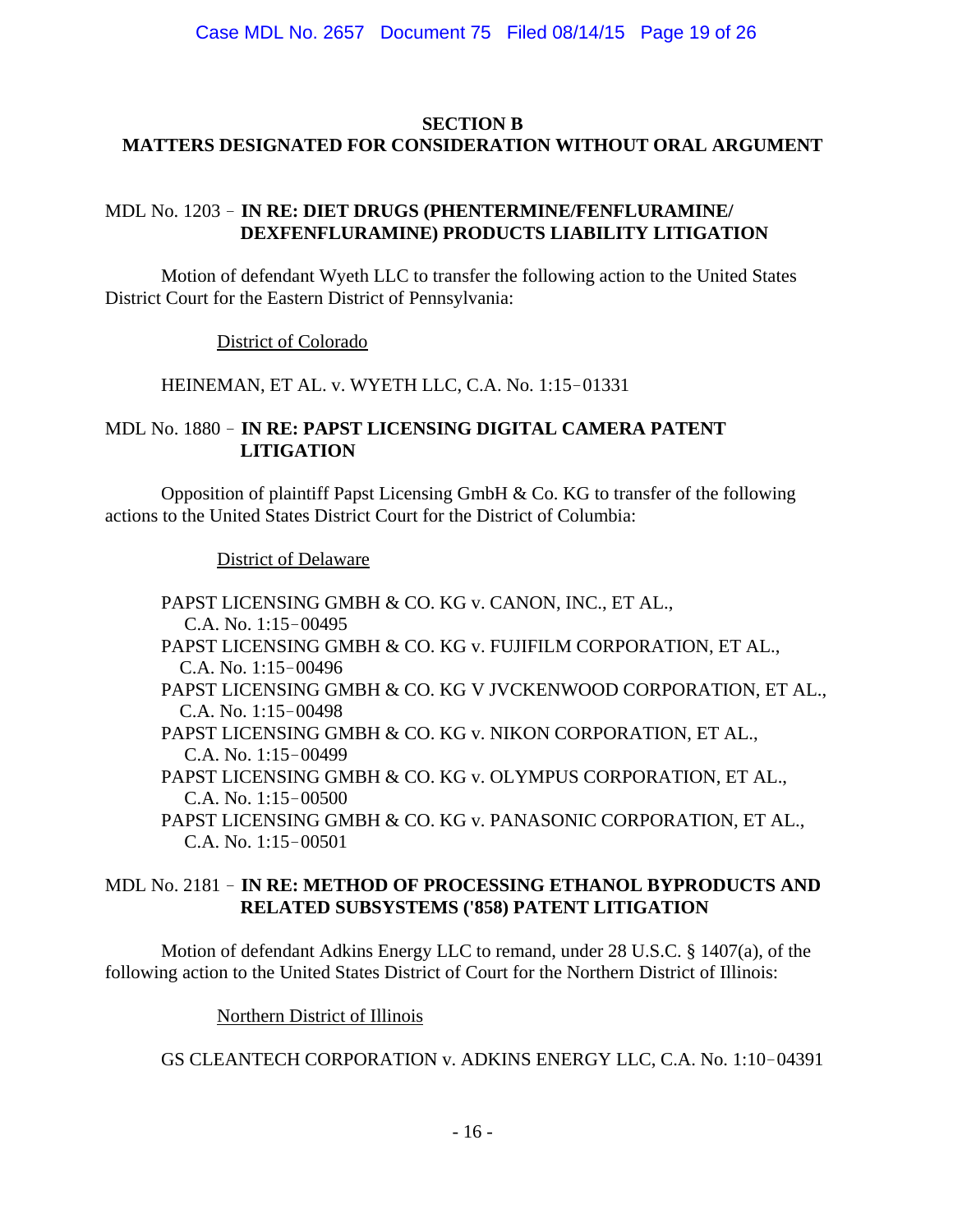## MDL No. 2218 ! **IN RE: CAMP LEJEUNE, NORTH CAROLINA, WATER CONTAMINATION LITIGATION**

Opposition of plaintiffs Andrew U.D. Straw, et al., to transfer of the following action to the United States District Court for the Northern District of Georgia:

Northern District of Illinois

STRAW, ET AL. v. UNITED STATES OF AMERICA, C.A. No. 1:15-01756

## MDL No. 2244 ! **IN RE: DEPUY ORTHOPAEDICS, INC., PINNACLE HIP IMPLANT PRODUCTS LIABILITY LITIGATION**

Oppositions of plaintiffs Vikki Timms and Richard Mugnolo to transfer of their respective following actions to the United States District Court for the Northern District of Texas:

Central District of California

TIMMS, ET AL. v. DEPUY ORTHOPAEDICS, INC., ET AL., C.A. No. 2:15-05253

Northern District of California

MUGNOLO v. DEPUY ORTHOPAEDICS, INC., ET AL., C.A. No. 4:15-02314

## MDL No. 2286 ! **IN RE: MIDLAND CREDIT MANAGEMENT, INC., TELEPHONE CONSUMER PROTECTION ACT (TCPA) LITIGATION**

Oppositions of plaintiffs Angela Basham and Anthony Reitano to transfer of their respective following actions to the United States District Court for the Southern District of California:

Eastern District of Missouri

BASHAM v. MIDLAND FUNDING, LLC, ET AL., C.A. No. 4:15-00030

Eastern District of New York

REITANO v. MIDLAND FUNDING LLC, ET AL., C.A. No. 1:15-02275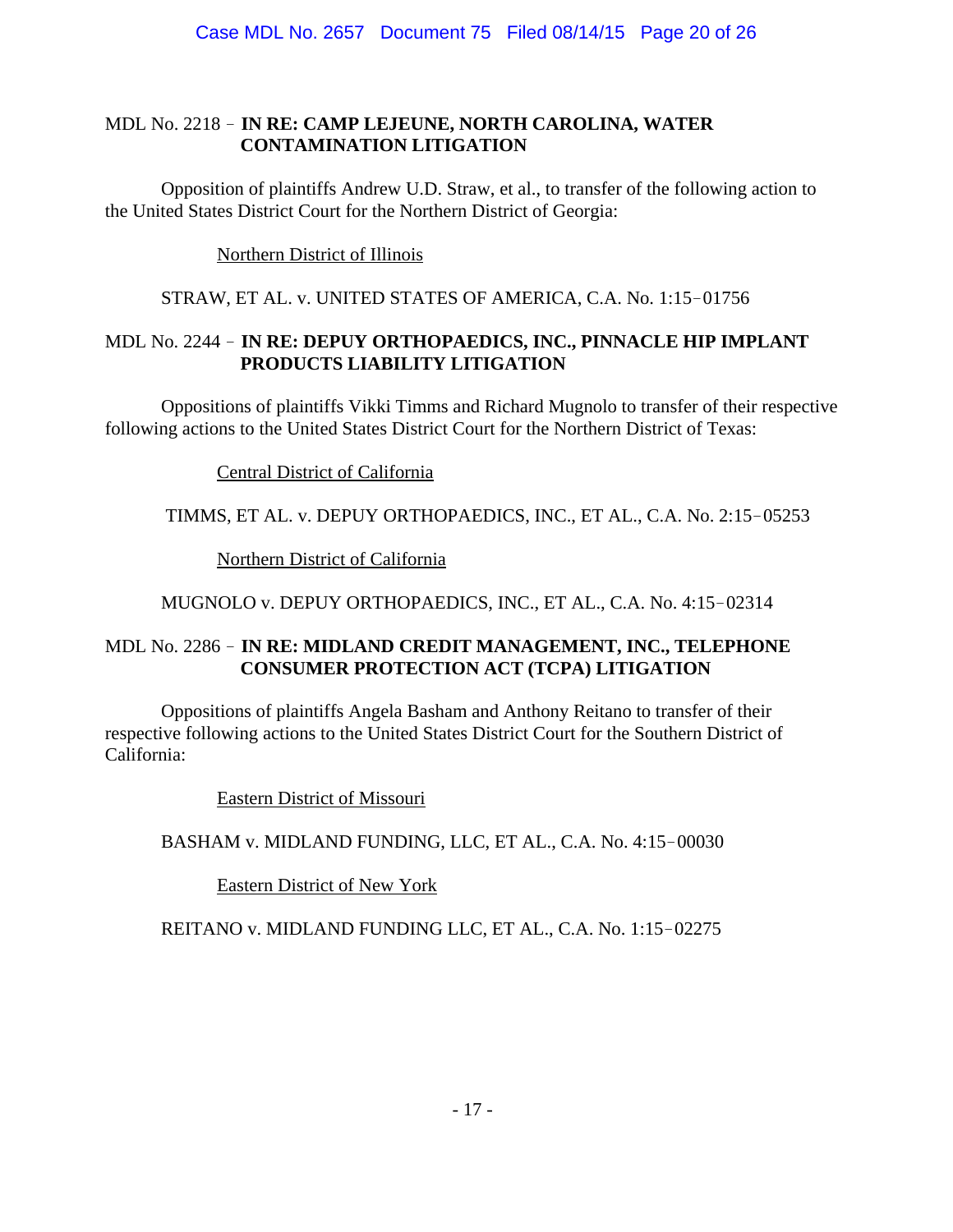## MDL No. 2327 ! **IN RE: ETHICON, INC., PELVIC REPAIR SYSTEM PRODUCTS LIABILITY LITIGATION**

Oppositions of plaintiffs to transfer of their respective following actions to the United States District Court for the Southern District of West Virginia:

#### Central District of California

BARNES v. JOHNSON & JOHNSON, ET AL., C.A. No. 2:15-05309 BERRY v. JOHNSON & JOHNSON, ET AL., C.A. No. 2:15-05311 BLACKMER v. JOHNSON & JOHNSON, ET AL., C.A. No. 2:15-05312 BRADLEY-LERMA v. JOHNSON & JOHNSON, ET AL., C.A. No. 2:15-05313 BREEDEN v. JOHNSON & JOHNSON, ET AL., C.A. No. 2:15-05314 BUELL v. JOHNSON & JOHNSON, ET AL., C.A. No. 2:15-05316 COOVERT v. JOHNSON & JOHNSON, ET AL., C.A. No. 2:15-05318 CUNNINGHAM v. JOHNSON & JOHNSON, ET AL., C.A. No. 2:15-05319 DAGON v. JOHNSON & JOHNSON, ET AL., C.A. No. 2:15-05320 DAVIS v. JOHNSON & JOHNSON, ET AL., C.A. No. 2:15-05326 DULEY v. JOHNSON & JOHNSON, ET AL., C.A. No. 2:15-05327 EDWARDS v. JOHNSON & JOHNSON, ET AL., C.A. No.  $2:15-05330$ FESLER v. JOHNSON & JOHNSON, ET AL., C.A. No. 2:15-05331 FRIEL v. JOHNSON & JOHNSON, ET AL., C.A. No. 2:15-05334 GAUNT v. JOHNSON & JOHNSON, ET AL., C.A. No. 2:15-05335 GIBBS v. JOHNSON & JOHNSON, ET AL., C.A. No. 2:15-05336 GOODMAN v. JOHNSON & JOHNSON, ET AL., C.A. No. 2:15-05339 GUASE v. JOHNSON & JOHNSON, ET AL., C.A. No. 2:15-05340 HAMANN v. JOHNSON & JOHNSON, ET AL., C.A. No. 2:15-05342 HEWLETT v. JOHNSON & JOHNSON, ET AL., C.A. No. 2:15-05344 HIRD v. JOHNSON & JOHNSON, ET AL., C.A. No. 2:15-05345 HUFFMAN v. JOHNSON & JOHNSON, ET AL., C.A. No. 2:15-05349 KATUIN v. JOHNSON & JOHNSON, ET AL., C.A. No. 2:15-05352 KOTZEN v. JOHNSON & JOHNSON, ET AL., C.A. No. 2:15-05353 KRUM v. JOHNSON & JOHNSON, ET AL., C.A. No. 2:15-05354 LOUGHMAN v. JOHNSON & JOHNSON, ET AL., C.A. No. 2:15-05355 MASTERS v. JOHNSON & JOHNSON, ET AL., C.A. No. 2:15-05357 MAY v. JOHNSON & JOHNSON, ET AL., C.A. No. 2:15-05359 MCCASKELL v. JOHNSON & JOHNSON, ET AL., C.A. No. 2:15-05360 MCMILLAN v. JOHNSON & JOHNSON, ET AL., C.A. No. 2:15-05361 MILEUSNIC v. JOHNSON & JOHNSON, ET AL., C.A. No. 2:15-05362 MILLER v. JOHNSON & JOHNSON, ET AL., C.A. No. 2:15-05363 MOXLEY v. JOHNSON & JOHNSON, ET AL., C.A. No. 2:15-05364 MULLER v. JOHNSON & JOHNSON, ET AL., C.A. No. 2:15-05365 MURPHY v. JOHNSON & JOHNSON, ET AL., C.A. No. 2:15-05366 NAQUIN v. JOHNSON & JOHNSON, ET AL., C.A. No. 2:15-05367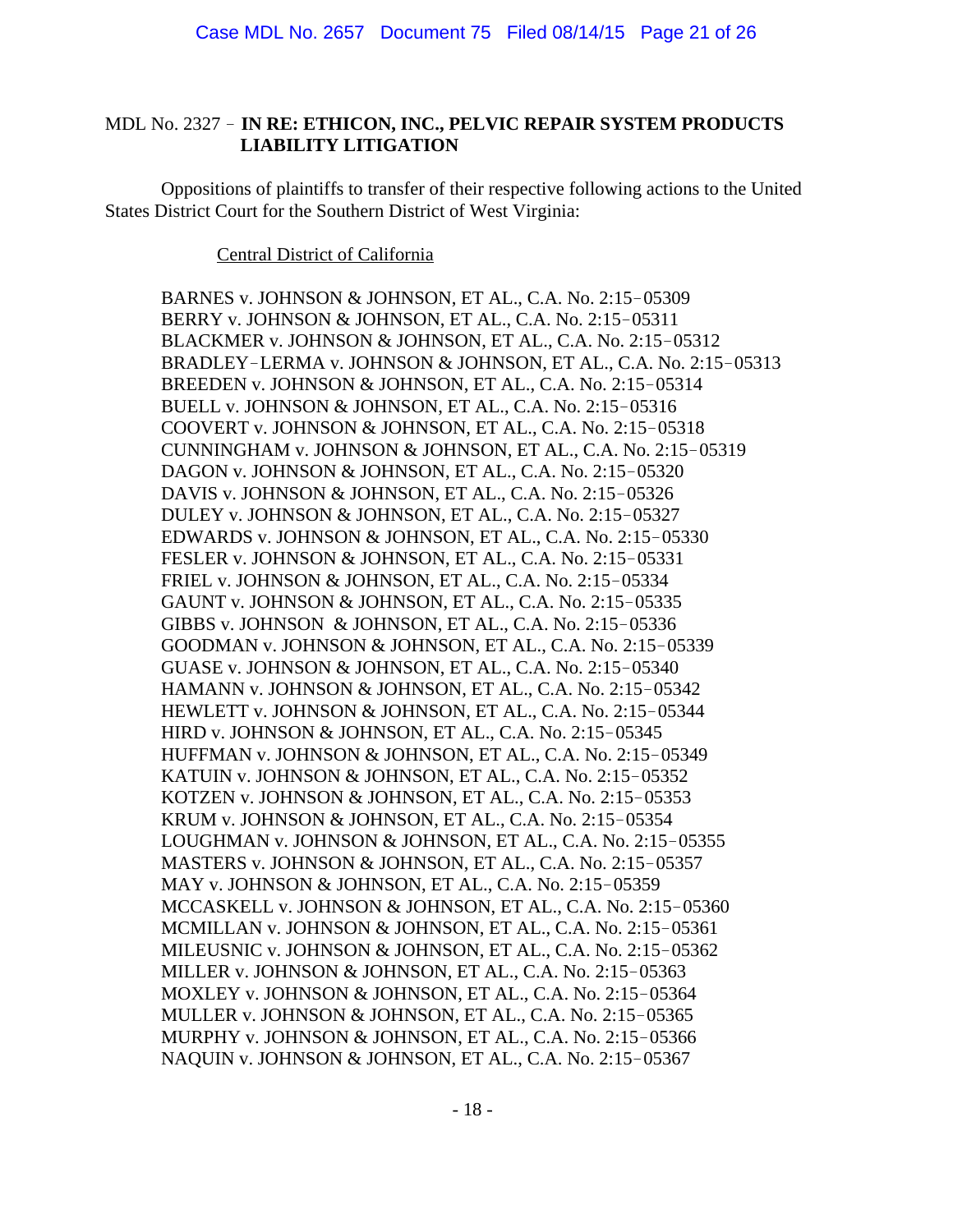NEWMAN v. JOHNSON & JOHNSON, ET AL., C.A. No. 2:15-05368 JOANN NUNES v. JOHNSON & JOHNSON, ET AL., C.A. No. 2:15-05369 MEDINA OMEROVIC v. JOHNSON & JOHNSON, ET AL., C.A. No. 2:15-05370 PARNELL v. JOHNSON & JOHNSON, ET AL., C.A. No. 2:15-05372 PEARSON v. JOHNSON & JOHNSON, ET AL., C.A. No. 2:15-05373 PEELE v. JOHNSON & JOHNSON, ET AL., C.A. No. 2:15-05374 PELTIER v. JOHNSON & JOHNSON., ET AL., C.A. No. 2:15-05375 PIAZZA v. JOHNSON & JOHNSON, ET AL., C.A. No. 2:15-05376 PIOTROSWSKI v. JOHNSON & JOHNSON, ET AL., C.A. No. 2:15-05377 OUIAMBAO v. JOHNSON & JOHNSON, ET AL., C.A. No. 2:15-05378 REAVIS v. JOHNSON & JOHNSON, ET AL., C.A. No. 2:15-05379 RENUCCI v. JOHNSON & JOHNSON, ET AL., C.A. No. 2:15-05380 ROBERTS v. JOHNSON & JOHNSON, ET AL., C.A. No. 2:15-05381 SCHULER v. JOHNSON & JOHNSON, ET AL., C.A. No. 2:15-05383 SCHURICHT v. JOHNSON & JOHNSON, ET AL., C.A. No. 2:15-05384 SPANGLER v. JOHNSON & JOHNSON, ET AL., C.A. No. 2:15-05386 STEWART v. JOHNSON & JOHNSON, ET AL., C.A. No. 2:15-05387 STEWART v. JOHNSON & JOHNSON, ET AL., C.A. No. 2:15-05388 TINKHAM v. JOHNSON & JOHNSON, ET AL., C.A. No. 2:15-05389 VOKATY v. JOHNSON & JOHNSON, ET AL., C.A. No. 2:15-05390 WALTON v. JOHNSON & JOHNSON, ET AL., C.A. No.  $2:15-05391$ WEST v. JOHNSON & JOHNSON, ET AL., C.A. No. 2:15-05392 WICK v. JOHNSON & JOHNSON, ET AL., C.A. No. 2:15-05393

#### Eastern District of Kentucky

## ROSE, ET AL. v. ROBERTSON, ET AL., C.A. No. 6:15-00095

Northern District of Texas

ISHAM, ET AL. v. JOHNSON & JOHNSON, ET AL., C.A. No. 3:15-02295 YARBROUGH, ET AL. v. ETHICON, INC., ET AL., C.A. No. 3:15-02297

#### MDL No. 2406 ! **IN RE: BLUE CROSS BLUE SHIELD ANTITRUST LITIGATION**

Opposition of plaintiff Recovery Village at Umatilla, L.L.C., to transfer of the following action to the United States District Court for the Northern District of Alabama:

Southern District of Florida

RECOVERY VILLAGE AT UMATILLA, LLC v. BLUE CROSS AND BLUE SHIELD OF FLORIDA, INC., ET AL., C.A. No. 0:15-61414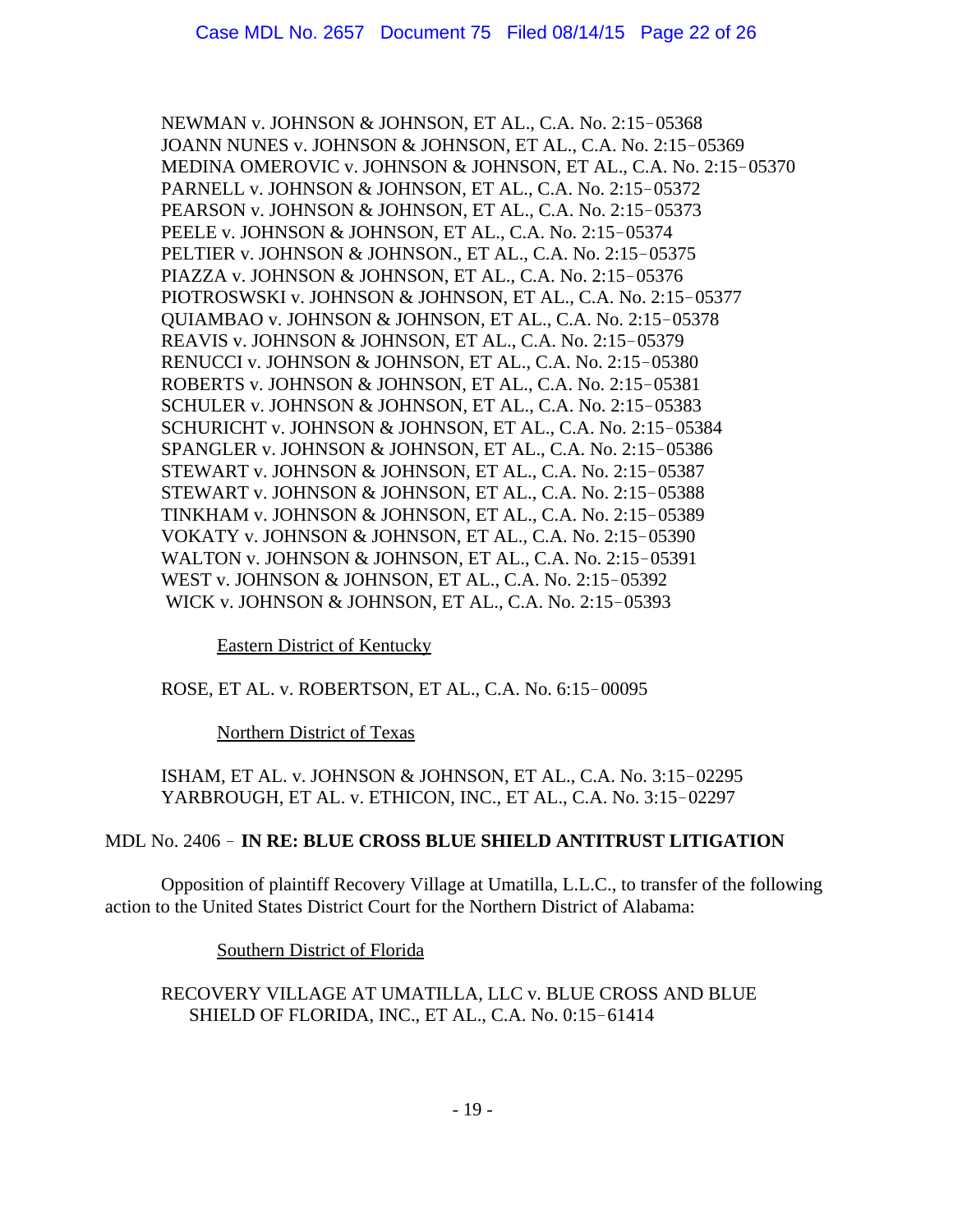### MDL No. 2441 ! **IN RE: STRYKER REJUVENATE AND ABG II HIP IMPLANT PRODUCTS LIABILITY LITIGATION**

Opposition of plaintiffs Thane Morgan, et al., to transfer of the following action to the United States District Court for the District of Minnesota:

Northern District of Texas

## MORGAN, ET AL. v. STRYKER CORPORATION, ET AL., C.A. No. 2:15-00198

## MDL No. 2493 ! **IN RE: MONITRONICS INTERNATIONAL, INC., TELEPHONE CONSUMER PROTECTION ACT (TCPA) LITIGATION**

Oppositions of defendants Monitronics International, Inc., and ISI Alarms NC to remand, under 28 U.S.C. § 1407(a), of the *Giles* action to the United States District Court for the Northern District of Georgia and motion of defendant Monitronics International, Inc., to transfer the *Hurst* action to the United States District Court for the Northern District of West Virginia:

Northern District of Georgia

GILES v. ISI ALARMS NC, INC., ET AL., C.A. No. 1:13-03377 HURST v. MONITRONICS INTERNATIONAL, INC., C.A. No. 1:15-01844

# MDL No. 2575 ! **IN RE: FLUIDMASTER, INC., WATER CONNECTOR COMPONENTS PRODUCTS LIABILITY LITIGATION**

Opposition of plaintiffs Dennis Tinker, et al., to transfer of the following action to the United States District Court for the Northern District of Illinois:

Northern District of Iowa

TINKER, ET AL. v. FLUIDMASTER, INC., C.A. No. 6:15-02039

# MDL No. 2581 ! **IN RE: CTP INNOVATIONS, LLC, PATENT LITIGATION**

Oppositions of defendants Journal Graphics, Inc., and Cenveo Corporation to transfer of their respective following actions to the United States District Court for the District of Maryland:

District of Oregon

CTP INNOVATIONS, LLC v. JOURNAL GRAPHICS, INC., C.A. No. 3:15-01095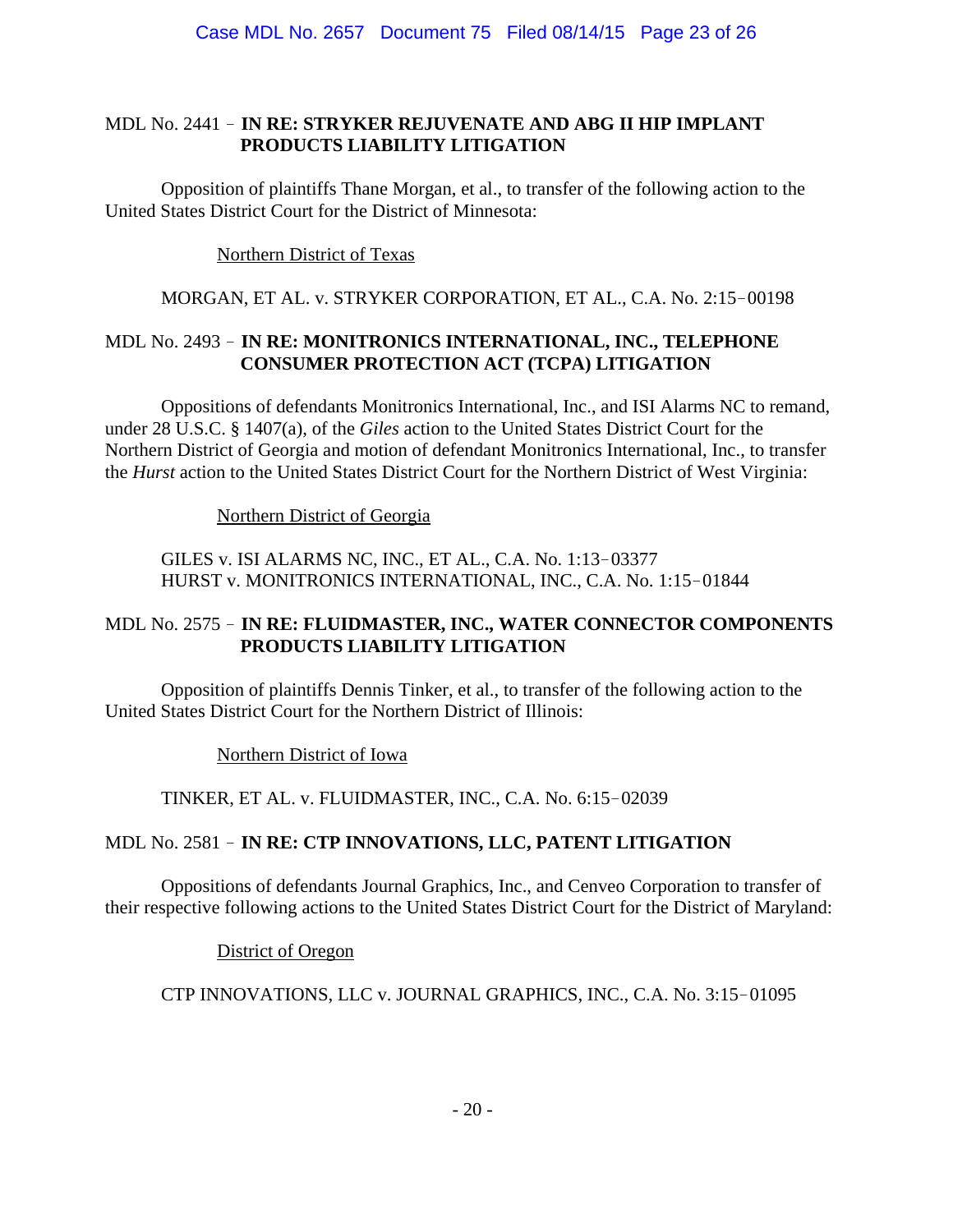## Eastern District of Pennsylvania

## CTP INNOVATIONS, LLC v. CENVEO CORPORATION, C.A. No. 2:15-03314

## MDL No. 2592 ! **IN RE: XARELTO (RIVAROXABAN) PRODUCTS LIABILITY LITIGATION**

Opposition of plaintiffs Joanne Nash, et al., to transfer of the following action to the United States District Court for the Eastern District of Louisiana:

Central District of California

NASH, ET AL. v. JANSSEN RESEARCH & DEVELOPMENT, LLC, ET AL., C.A. No.  $2:15-03868$ 

# MDL No. 2599 ! **IN RE: TAKATA AIRBAG PRODUCTS LIABILITY LITIGATION**

Oppositions of plaintiffs Patricia Mincey in the *Mincey* action and Crystal Lynn Langlinais and defendants American Honda Motor Co., Inc., and Honda of America Mfg., Inc., in the *Langlinais* action to transfer of their respective following actions to the United States District Court for the Southern District of Florida:

Middle District of Florida

# MINCEY v. AMERICAN HONDA MOTOR CO., INC., ET AL., C.A. No. 3:15-00847

Western District of Louisiana

# LANGLINAIS v. HONDA MOTOR CO. LTD, ET AL., C.A. No. 6:15-01824

## MDL No. 2617 ! **IN RE: ANTHEM, INC., CUSTOMER DATA SECURITY BREACH LITIGATION**

Oppositions of plaintiffs Debra Smilow and Y. Michael Smilow, et al., to transfer of their respective following actions to the United States District Court for the Northern District of California:

Central District of California

SMILOW v. ANTHEM BLUE CROSS LIFE AND HEALTH INSURANCE COMPANY, ET AL., C.A. No. 2:15-04556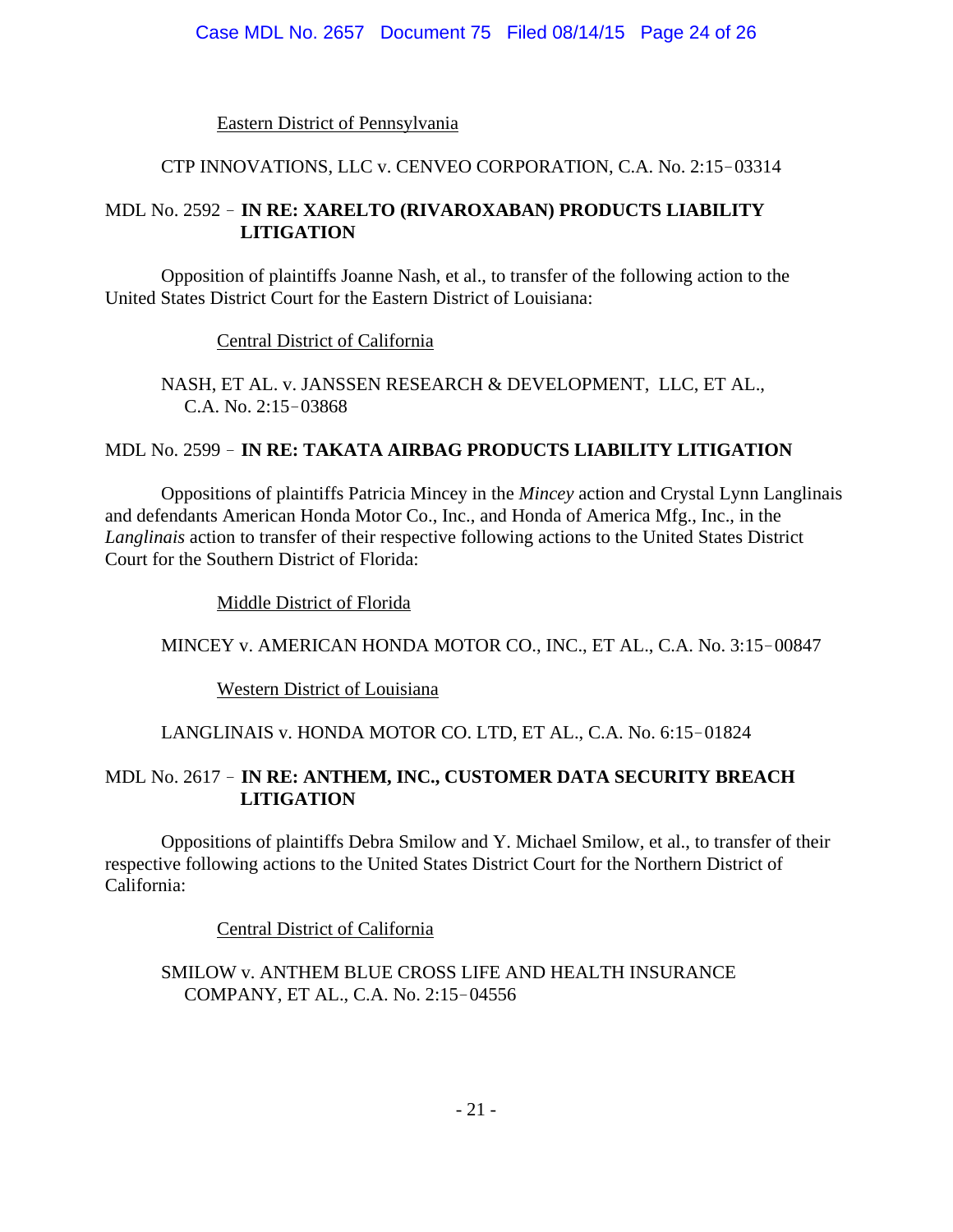Eastern District of New York

## SMILOW, ET AL. v. ANTHEM LIFE & DISABILTY INSURANCE COMPANY, ET AL., C.A. No. 1:15-02380

## MDL No. 2619 ! **IN RE: HERBAL SUPPLEMENTS MARKETING AND SALES PRACTICES LITIGATION**

Opposition of plaintiff Jacqueline Manning to transfer of the following action to the United States District Court for the Northern District of Illinois:

District of District of Columbia

MANNING v. WALMART STORES, INC., C.A. No. 1:15-00439